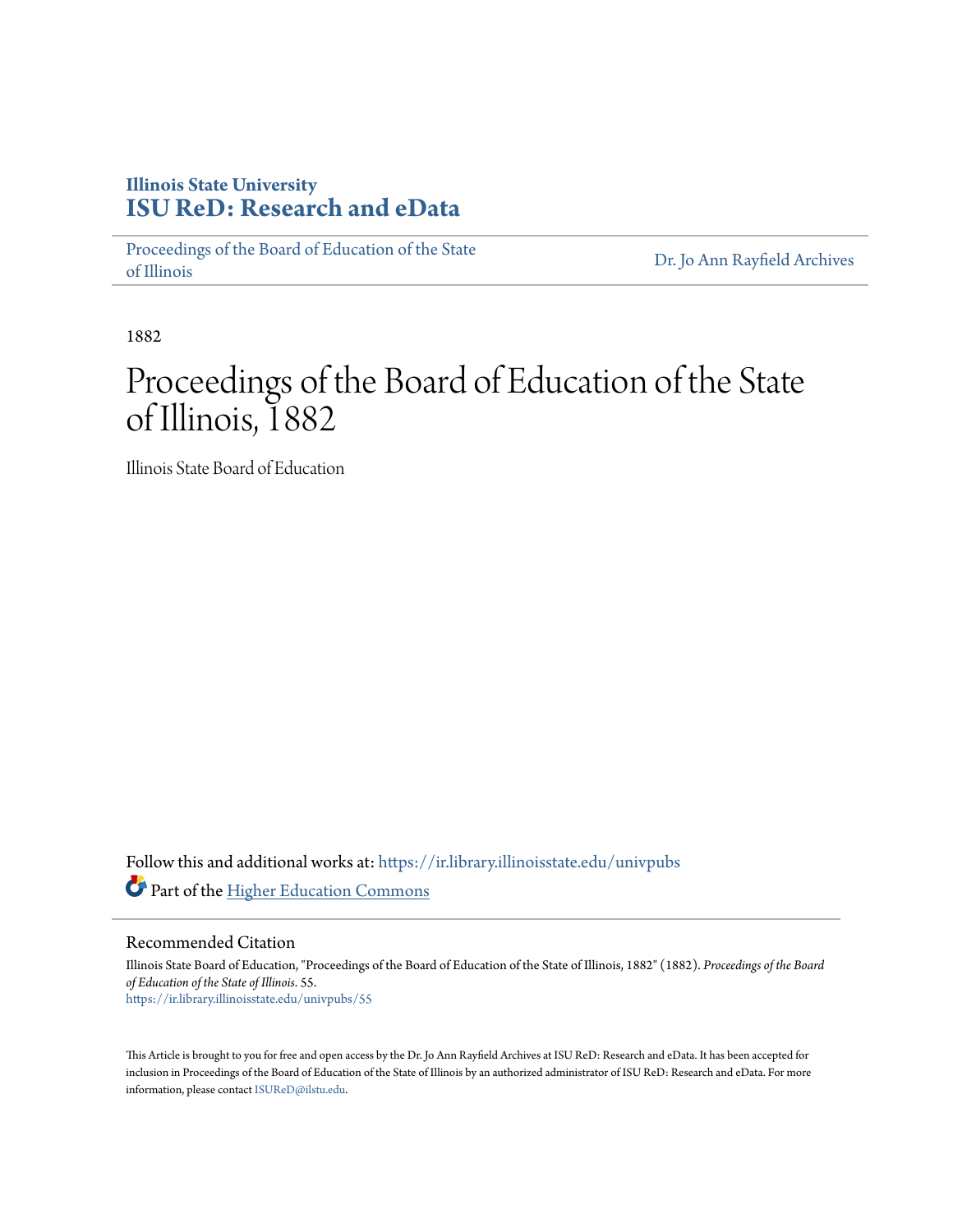## PROCEEDINGS

c **w?** n i»

# BOARD OF EDUCATION

**OF TE**

### STATE OF ILLINOIS.

REGULAR MEETING

HELD AT NORMAL, MAY 24 **AND** 25, 1882.

1882 **ILLINOIS STATE JOURNAL PRINT, SPRINGFIELD.**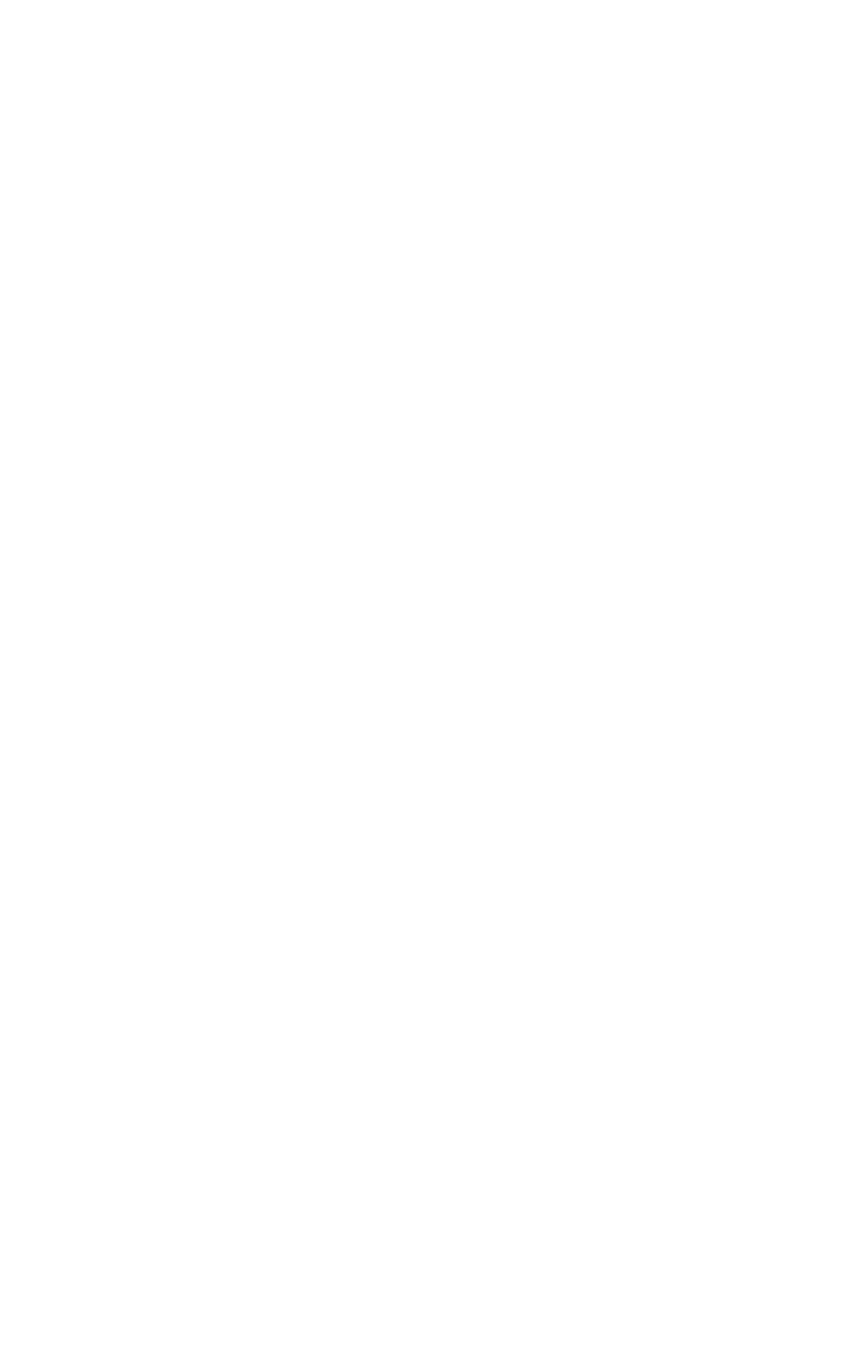# State Board of Education.

|                                                                             | NAME, EXPIRATION OF TERM. RESIDENCE. |                                             |
|-----------------------------------------------------------------------------|--------------------------------------|---------------------------------------------|
|                                                                             |                                      |                                             |
| B. G. ROOTS,         1883. Tamaroa.                                         |                                      |                                             |
|                                                                             |                                      |                                             |
| Hon. J. C. KNICKERBOCKER, 1883160 LaSalle St., Chicago.                     |                                      |                                             |
|                                                                             |                                      |                                             |
| E. A. GASTMAN, $\dots \dots \dots \dots 1885 \dots \dots \dots \dots \dots$ |                                      |                                             |
| HON. MICHAEL DONAHUE1885Clinton.                                            |                                      |                                             |
| HENRY S. COMSTOCK, 1885Colona.                                              |                                      |                                             |
|                                                                             |                                      |                                             |
|                                                                             |                                      | GEORGE HOWLAND 18871420 Wabash Av., Chicago |
|                                                                             |                                      |                                             |
|                                                                             |                                      |                                             |
|                                                                             |                                      |                                             |
|                                                                             |                                      |                                             |
| JAMES P. SLADE, (ex-officio) Springfield.                                   |                                      |                                             |

### OFFICERS OF THE BOARD.

| Hon. THOS F. MITCHELL, Bloomington, Treasurer |  |  |  |
|-----------------------------------------------|--|--|--|

# / STANDING COMMITTEES.

| Theory and Art of Teaching, and Mental Science,  | Enander, J. P. Slade<br>$\sim$<br>٠                                                       |
|--------------------------------------------------|-------------------------------------------------------------------------------------------|
| Text Books and Course of Instruction,            | Boltwood, Wells, Green                                                                    |
| Language, including Reading and Elocution,       | Cope, Lesem, Dodge                                                                        |
| Buildings and Grounds, -                         | Thos. Slade, Green, Knickerbocker                                                         |
| Natural Science and Mathematics,                 | Gastman, Howland, Wells                                                                   |
| $\sim 100$ km $^{-1}$<br>Auditing and Finance, - | Knickerbocker, Thos. Slade, Donahue                                                       |
| Teachers and Salaries,<br>$\blacksquare$<br>٠    | Green, Boltwood, Knickerbocker<br><b>All Control</b>                                      |
| Training School,                                 | Wells, Thos. Slade, Gastman<br>$\omega_{\rm{max}}=0.00000$ and $\omega_{\rm{max}}=0.0000$ |
| Rules and Regulations,                           | $\Delta_{\rm{max}}$ and $\Delta_{\rm{max}}$ and $\Delta_{\rm{max}}$<br>- Donahue, Enander |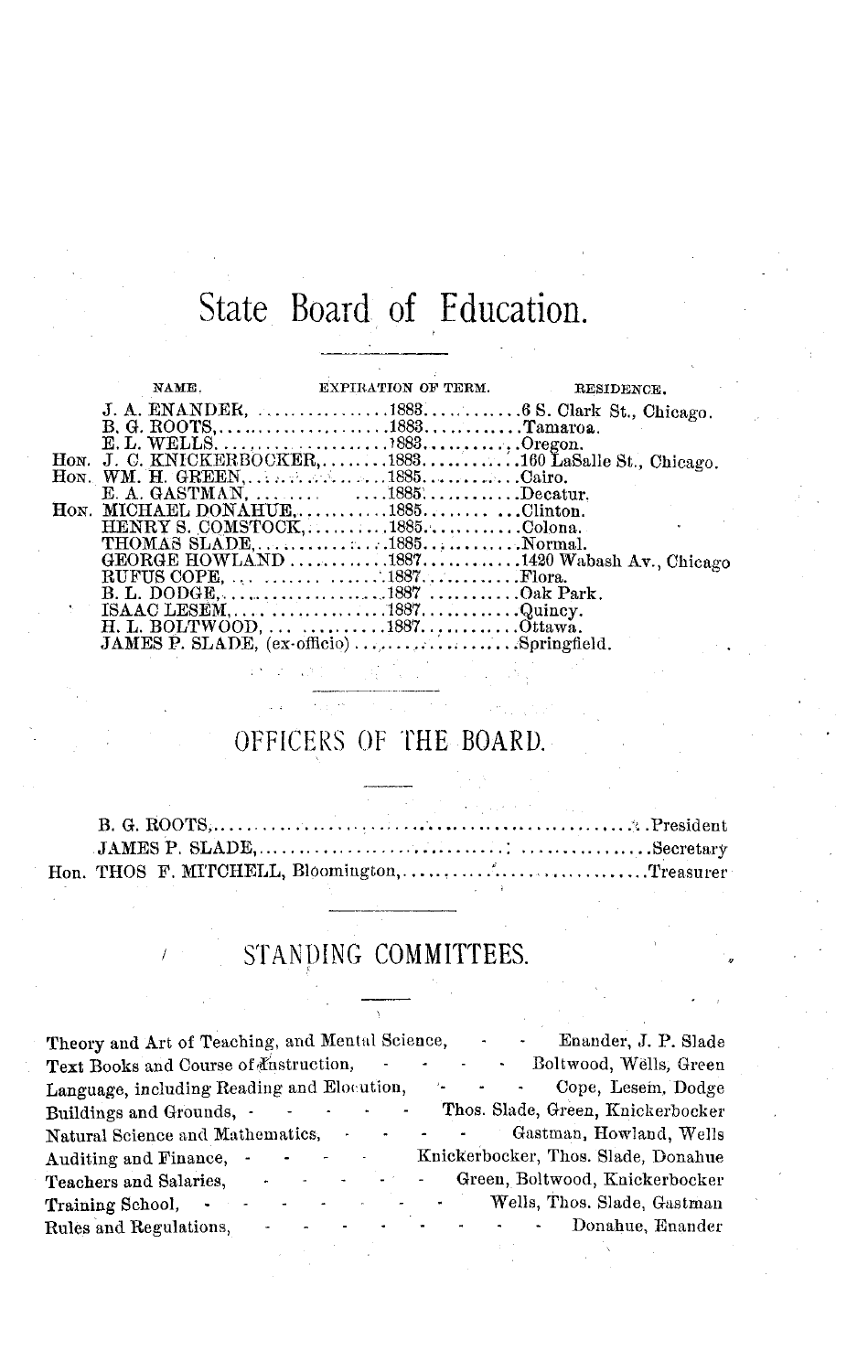### ORDER OF BUSINESS.

- 1. Reading, Amending and Adopting Minutes.
- 2. Election of Officers.
- 3. Report of the President of the University.
- 4. Treasurer's Report.
- 5. Reports of Standing Committees.
- 6. Reports of Special Committees.
- 7. Communications.
- 8. Motions and Resolutions.
- 9. Unfinished Business.
- 10. General Business.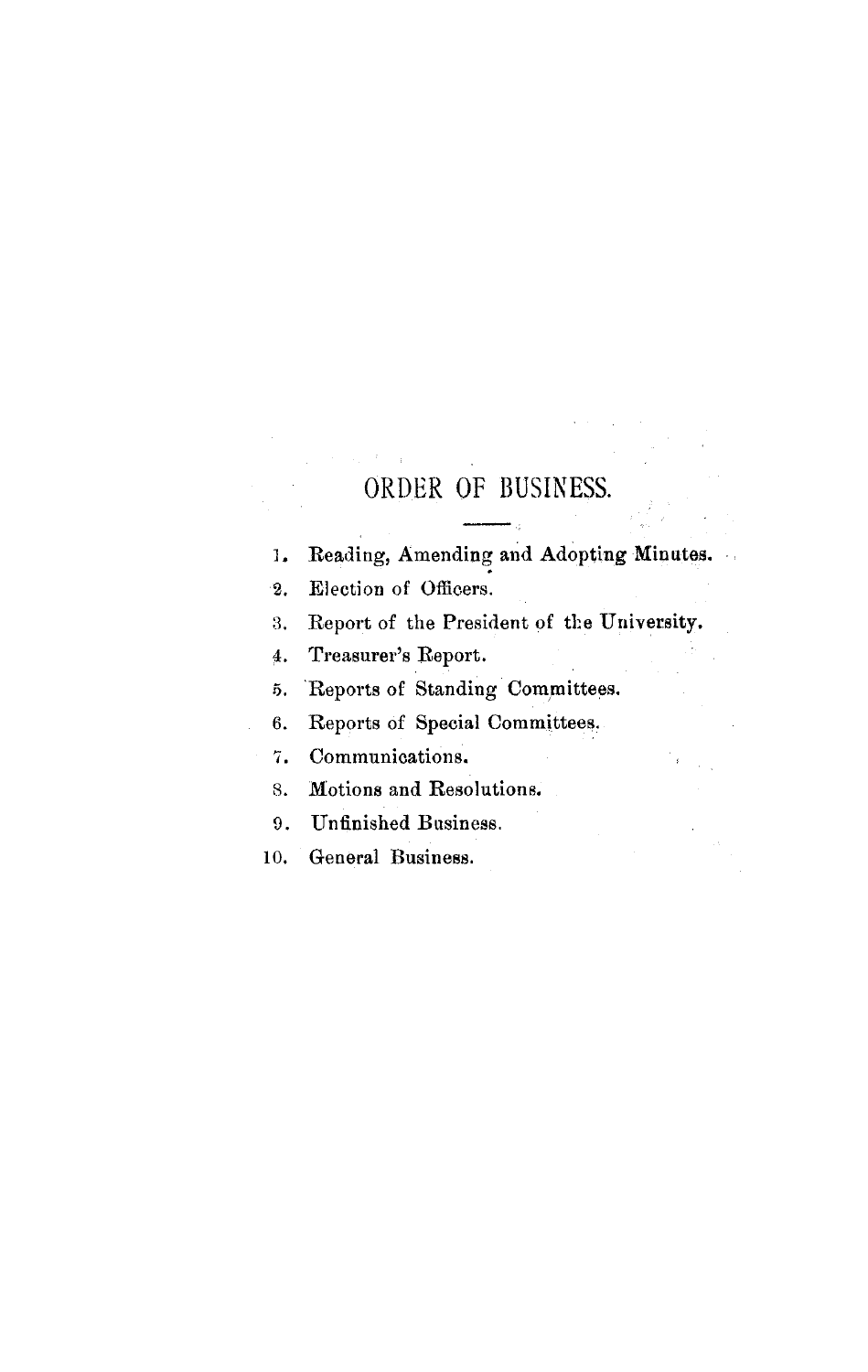# PROCEEDINGS OF THE BOARD OF EDUCATION,

At Regular Meeting, Held May 24 and 25, 1882.

NORMAL UNIVERSITY, Normal, Ill., June 24, 1882.

The Board of Education met in the Reception Room of the Normal University, at nine o'clock a. m., the President, B. G. Roots, in the chair.

*Miembers Present--Messrs.* B. G. Roots, J. C. Knickerbocker, Thomas Slade, J. A. Enander, E. L. Wells, W. H. Green, E. A. Gastman, Henry S. Comstock, Geo. Howland, B. L. Dodge, H. L. Boltwood and James P. Slade.

President Hewett read the following report:

*To the Honorable Board of Education of the State of Illinois:*

GENTLEMEN: The Institution under your care has now completed the work of a full quarter of a century, and to-morrow the twenty-third class will graduate from its halls. During nearly all this time I have been actively connected with its work. I have known pretty thoroughly what has been done inside, its walls; and I have known, to a large extent, what its graduates and other students have done in the schools of the State; and I am proud to say that, while I am fully aware of imperfections and mistakes in its interior workings, and quite as well aware that not all who are trained here do first-class work as teachers, I feel a great deal of satisfaction in view of the work that has been accomplished. And I am perfectly willing that the usefulness and value of the Normal University should be judged by what it has done. I ask only that the estimate be made intelligently and fairly.

It is no matter of regret to me that the main work of my life has been done in connection with this Institution, I say the *main* work, because it can scarcely be otherwise than that the labors of twenty-four years, including the period of greatest strength should constitute the principal work of a man's life. And I am happy to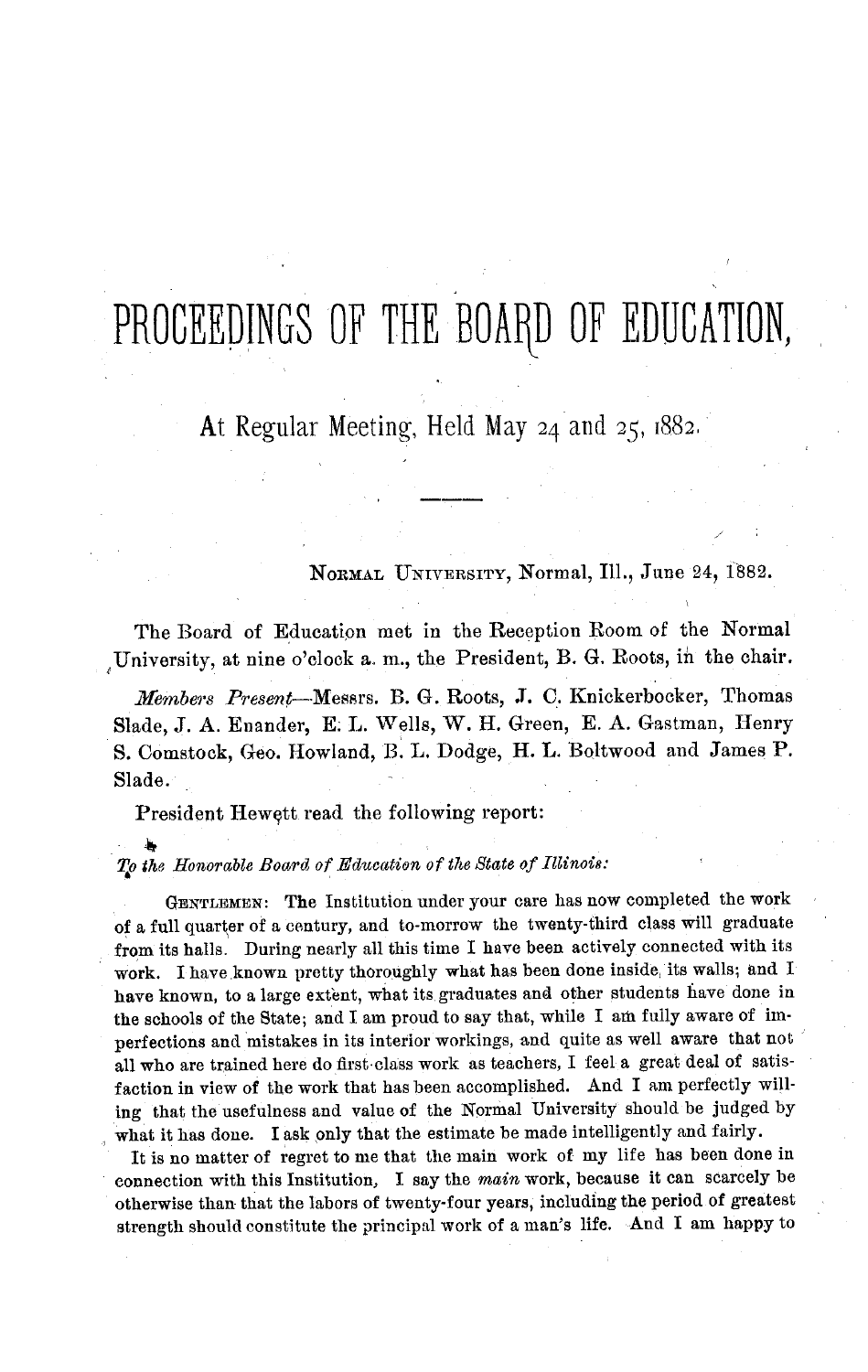say to you, as I do most deliberately and honestly, that I believe the school was never doing its work better than it is at the present time.

#### OUR ATTENDANCE

for the present term will be shown by the following tables:

| NORMAL DEPARTMENT. |  |
|--------------------|--|
|                    |  |
|                    |  |
| HIGH SCHOOL.       |  |
|                    |  |
|                    |  |
| GRAMMAR SCHOOL.    |  |
|                    |  |
|                    |  |
| PRIMARY SCHOOL.    |  |
|                    |  |
|                    |  |
| TOTAL ENROLLMENT.  |  |
|                    |  |
|                    |  |
|                    |  |

It will be seen that the attendance is not quite as great in either Department as it was a year ago. But, in the Normal room the number has exceeded the desk-room, by 37. The seats in the High School room have been about full; and we have had as many in the Primary room as were needed for the purposes of that school. But it is desirable that the attendance in the Grammar room should be larger; we have desks for more students there; and it would facilitate the work'of practice-teaching if the attendance were larger. Of course, the number is much less in this room, for the Spring term than for any other in the year; but I have thought that perhaps a little'more advertising of the advantages of this grade might be advantageous, if it were done judiciously.

Sixty-five counties have been represented in the Normal Department this term, as follows:

| $\textbf{Boone}\dots\dots\dots\dots\dots\dots\dots\dots\dots\dots$ |                                                                  |
|--------------------------------------------------------------------|------------------------------------------------------------------|
|                                                                    |                                                                  |
|                                                                    |                                                                  |
|                                                                    |                                                                  |
|                                                                    |                                                                  |
|                                                                    |                                                                  |
|                                                                    |                                                                  |
|                                                                    | $Jefferson \ldots \ldots \ldots \ldots \ldots \ldots 1$          |
|                                                                    | $Jersey \ldots \ldots \ldots \ldots \ldots \ldots \ldots \ldots$ |
|                                                                    |                                                                  |
|                                                                    | $Johnson \ldots \ldots \ldots \ldots \ldots \ldots \ldots 1$     |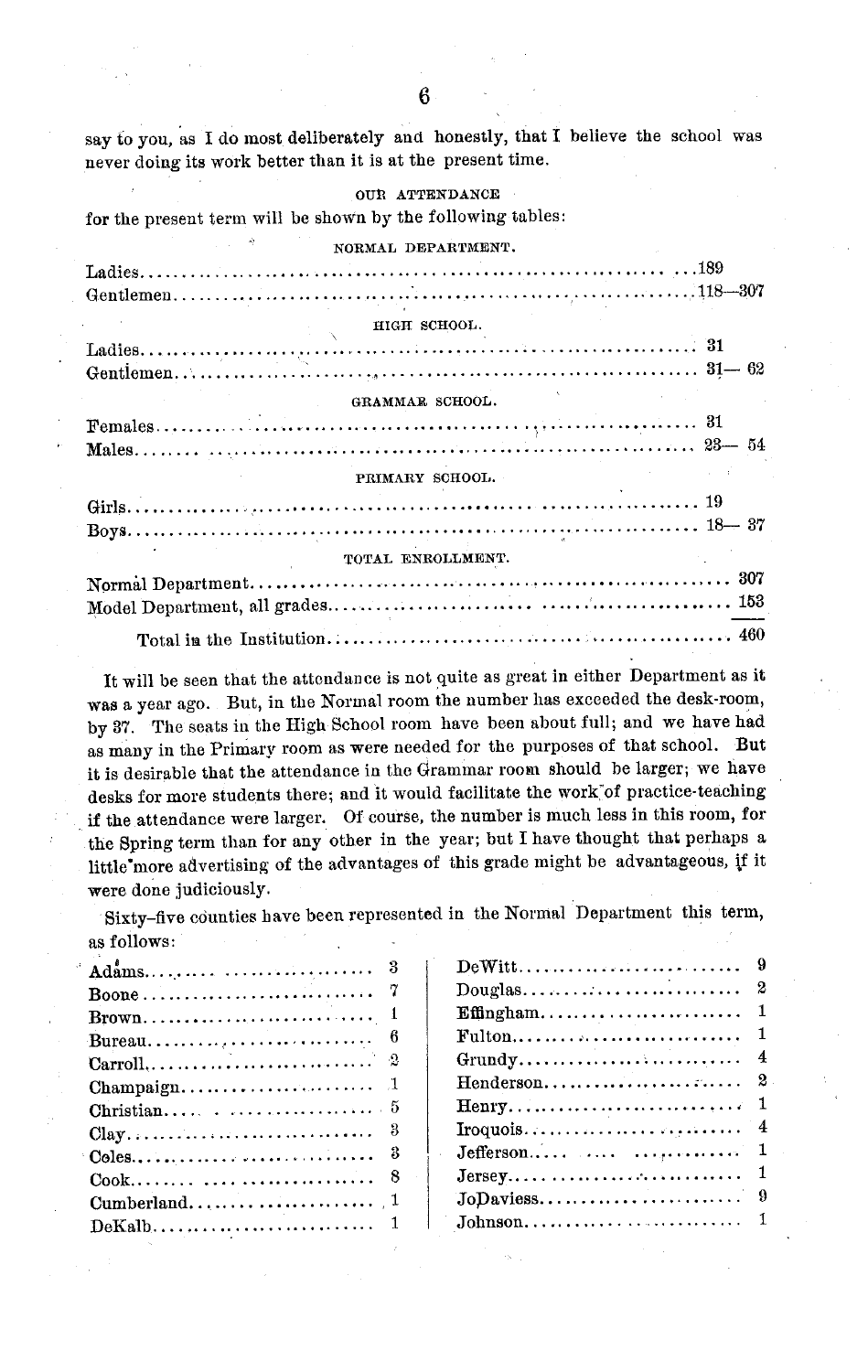|                                                      | 2            |                                                            | 7                |
|------------------------------------------------------|--------------|------------------------------------------------------------|------------------|
| Kankakee                                             | 1.           |                                                            | 1                |
| Kendall                                              | 1            | $\text{Richard}\dots\dots\dots\dots\dots\dots\dots\dots$   | 1                |
| Knox                                                 | 4            | Rock Island                                                | $\boldsymbol{2}$ |
| $LaSalle \ldots \ldots \ldots \ldots \ldots$         | 4            | St. Clair                                                  | 2                |
|                                                      | 3            | Sangamon                                                   | 4                |
|                                                      |              | Schuyler                                                   | 1                |
|                                                      | 7            |                                                            | $\boldsymbol{2}$ |
| McDonough                                            | 1            |                                                            | 6                |
| McHenry                                              | 2            | Stark                                                      | $\boldsymbol{2}$ |
| McLean                                               | -66          | Stephenson                                                 | 1                |
|                                                      | 8            | Tazewell                                                   | 13               |
|                                                      | 5            | Vermilion                                                  | 3                |
| Marion.                                              | 6            | Warren                                                     | 1                |
| Marshall                                             | 6            |                                                            | 8                |
| $Massac.\dots.\dots.\dots.\dots\dots\dots\dots\dots$ | $\mathbf{1}$ | Winnebago                                                  | 4                |
| Mason                                                | 1            | $Woodford \dots \dots \dots \dots \dots \dots \dots \dots$ | 18               |
| Mercer                                               | 3            |                                                            |                  |
| Montgomery                                           | 2            | OTHER STATES.                                              |                  |
| Morgan                                               | 1            | California                                                 |                  |
| Moultrie                                             | 3            | Indiana                                                    | 1                |
|                                                      | 3            | Kansas                                                     | 1                |
| Peoria                                               | 3            | Missouri                                                   | $\boldsymbol{2}$ |
|                                                      | 1            | Pennsylvania                                               | 1                |
|                                                      |              |                                                            |                  |

#### **THE** NEW CLASS.

Fifty-four applied for admission this term, of whom ten were rejected on examination. Three of those who were received left before the end of four weeks, and are not counted in the enrollment. Three applicants from McLean county were admitted as tuition pupils. These facts are shown in the table below:

|                                                                                                   |    | Ladies. Gentlemen. Total. |    |
|---------------------------------------------------------------------------------------------------|----|---------------------------|----|
|                                                                                                   |    | $\sim$ 23                 | 54 |
|                                                                                                   |    |                           | 10 |
| $\textbf{Received} \dots \dots \dots \dots \dots \dots \dots \dots \dots \dots \dots \dots \dots$ | 24 |                           |    |
|                                                                                                   |    |                           |    |
|                                                                                                   |    |                           |    |

Those who were received represent twenty-four counties, as follows:

| Bureau |                                                                                  |  |
|--------|----------------------------------------------------------------------------------|--|
|        |                                                                                  |  |
|        |                                                                                  |  |
|        |                                                                                  |  |
|        |                                                                                  |  |
|        |                                                                                  |  |
|        |                                                                                  |  |
|        | $\text{Stark}, \ldots \ldots \ldots \ldots \ldots \ldots \ldots \ldots \ldots 1$ |  |
|        |                                                                                  |  |
|        |                                                                                  |  |
|        |                                                                                  |  |
|        |                                                                                  |  |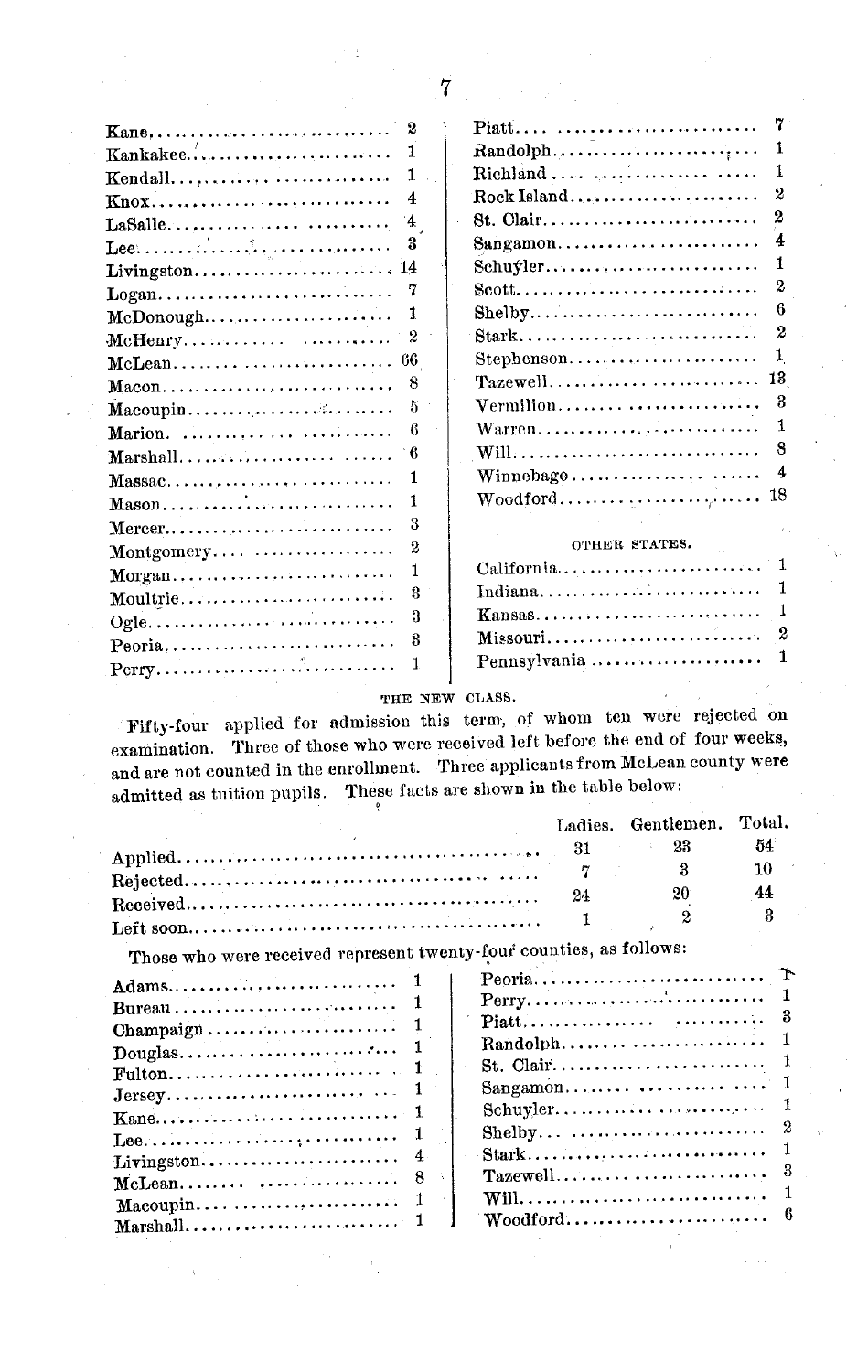There is no doubt that our spring classes are much smaller in consequence of our change in time of beginning; as many who would come, cannot close their schools before about the first of April.

Our present SENIOR CLASS

numbers twenty-three-the same as the class of last year. One of the present class, Mr. Beecher; graduates from the High School course; the others are from the Normal Department.

The Faculty unanimously recommended for diplomas, at this time, the ladies and gentlemen whose names and residences are as follows:

It seems unfortunate for us, and I think it is more unfortunate for them, that so large a number of our students are drawn away from us before graduating. Any of our promising and successful students who have completed two years of our course, can command very respectable places as teachers; many for the want of funds are obliged to leave us for a time; and, of course, the greater their success in teaching, the stronger the temptation to remain away is likely to be. It sometimes requires a good deal of faith in the future to reject present offers of good position and good pay and come back here, at an outlay of time and money, to finish our course. Many have not self-denial enough to do it; or very likely, they drift on, from year to year, looking for a favorable time to return; but the time never comes. I know that several of the present class deserve commendation for remaining or returning to finish their work here, in spite of strong temptations to teach.

I have the names of thirty persons in the Normal Department who express a de-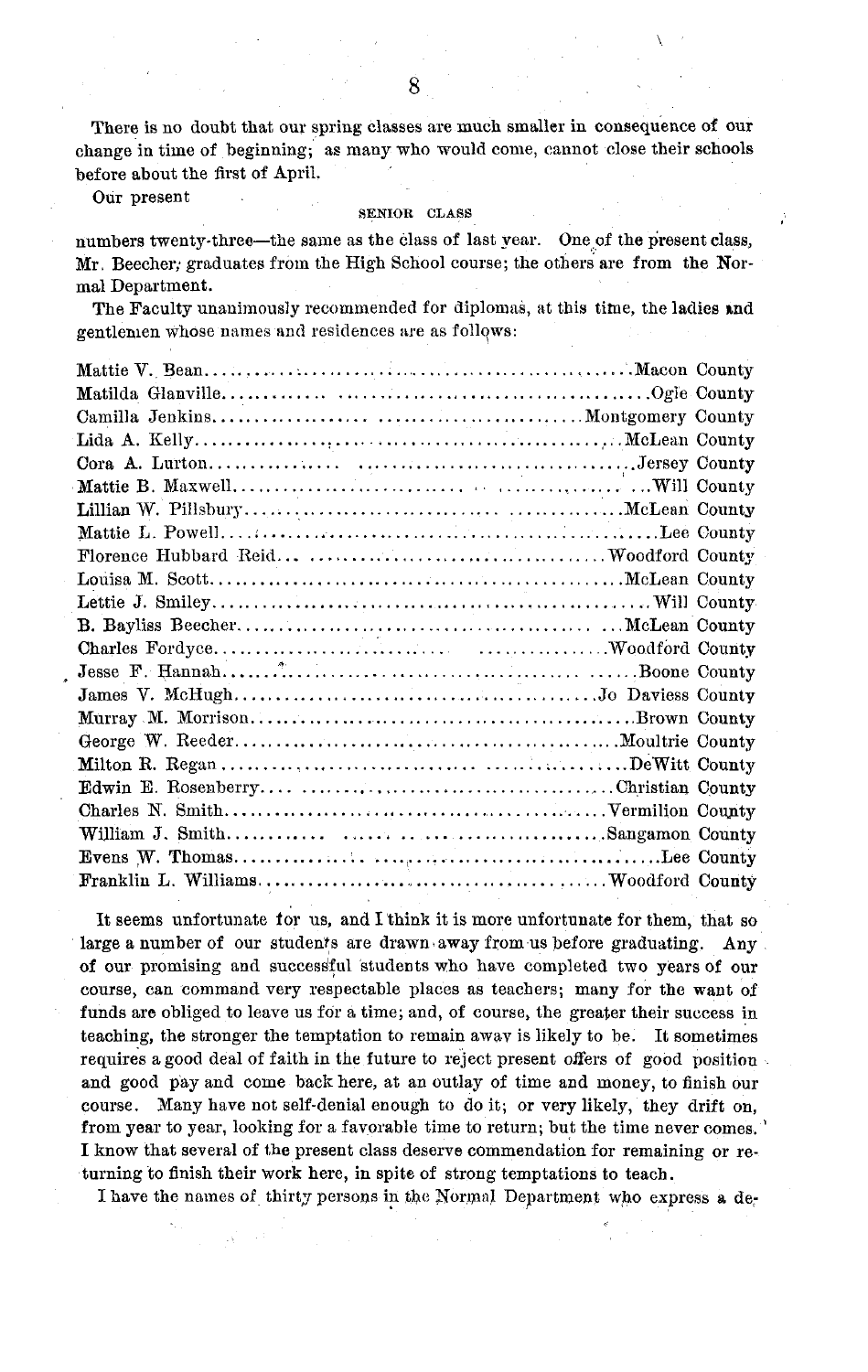termination to finish their course next year. I presume that, for various reasons, some of them will fail to do so; but I am quite sure I have not the names of all candidates. Hence, I am encouraged to expect that our next class will be considerably larger than any other, for quite a number of years.

In respect to our

#### INTERNAL AFFAIRS,

There is little that needs to be said. The health of both teachers and pupils has been generally good-better, I think, than the general health of this, and of the neighboring communities. We have had no epidemic of any kind, although there have been a few cases of measles. The general harmony and efficiency of our work have received no serious check from any cause; no case of severe discipline has arisen.

Our teachers, during the term, have been the same as at your last meeting; and I have no opinion to express concerning any one of them, that would differ from what I have said in previous reports.

#### RESIGNATIONS.

I hand you, with this report, the resignations of Misses Skinner and Scott. Both of. these ladies have been faithful and successful in their work; and the other members of the Faculty and the students both will regret their departure from us. Mr. Ketelson, also, after sixteen years of faithful service, desires to ret ire from his post of janitor and engineer, on the first of next month. The filling of the places thus made vacant will demand your careful attention.

#### OUR FINANCES,

since the General Assembly, at their late special session, corrected the mistake mentioned in my last report, will be found in a healthy condition. I think we shall have money enough to meet all necessary current expenses, and to make needed repairs. The plastering needs attention in many places-the blackboards need repairing; I think some of the walls need whitening. Our stairways need new covering; we need a new bell; and the bell tower should be put in better condition to keep out the rain. Our boilers need attention; and I think there is some reason to doubt if one of them can be used much longer, with safety.

Arrangements should be made with the new janitor to occupy quarters outside of the building, excepting that one man should lodge in the building at night, I think. The present janitor's roums can be made available to relieve to some extent the present pressure for recitation rooms. But, I desire to say that I have serious doubts whether it will be wise, as has been proposed, to put the ladies' dressing rooms in the basement; it would considerably increase the necessity for climbing stairs, on the part of our ladies; and there is even now considerable complaint by some, of injury to health arising from this cause. Whatever changes of rooms may be made, I want to enter an earnest plea for a room for

#### **OUR** LIBRARY.

Our present quarters are quite inadequate for the books that we now have. If we can have another room, I propose to use the present shelves only for strict reference books, and to put the books of a more general character by themselves, and to allow them to be drawn out once a week. I think I observe a growing interest in the use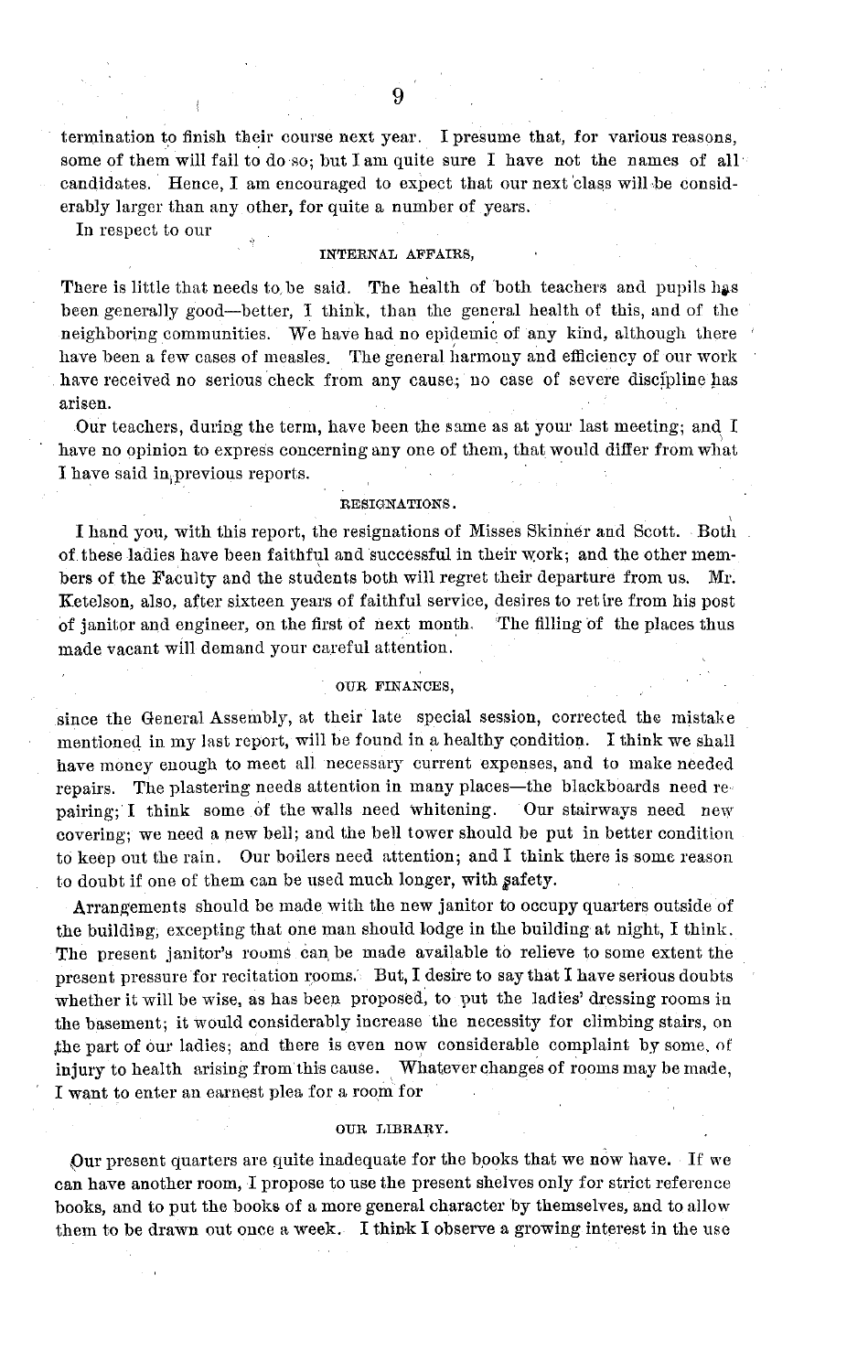of the library; and, when we have a place to put them, I hope we may increase the number of books for general use, very materially.

1 take the liberty of calling your attention again to the subject of

#### SALARIES.

Four years ago, in a time of general depression of business, reduction of salaries elsewheige, and of low prices for the cost of necessary articles of subsistence, you reduced the salaries of the President and most of the Faculty, *ten per cent.* All these things are now changed'. It is a time of business activity; salaries, in many places, have been increased lately; and I am quite sure that the cost of the necessaries of life has been higher, on the average, for the last six months than I have ever known it' since I have been in the State. One year ago you restored the salaries of all but the President and the male Professors, to their former figure. I earnestly suggest that, in my opinion, these should be restored. In addition to what I have just said, it is true that the present General Assembly increased our appropriation for this very purpose; this was the plea for an increase that was made before the committees, and the increase was granted on this ground, as I understand it. Certainly, the men employed in these places ought to be worth the salaries paid before the reduction; if those now filling the chairs are not such men, their places should be filled by men whose services are worth these sums. I have taken the liberty to express my views thus frankly; of course, you will receive them with such consideration as you judge to be best.

The Alumni have thought best to defer our

#### QUARTER-CENTENNIAL

celebration until the 24th and 25th of August next, and hold it in connection with our special term of teachers. It was found that a much larger number of the Alumni could attend at that time, than at the present. Arrangements are in successful progress to celebrate the event in a manner befitting the occasion.

All of which is respectfully submitted.

NORMAL UNIVERSITY, May 24, 1882. *President.*

EDWIN C. HEWBTT,

On motion of J. C. Knickerboqker, that part of President Hewett's report relating to salaries, was referred to the Committee on Teachers and Salaries.

The Secretary reported a revision of the By-Laws. The report was, on motion of W. H. Green, referred to the Committee on Rules and Regulations, and the Secretary was requested to have the revision of the By-Laws printed, and to have two copies sent to each member of the Board.

The following resolution was offered by E. A. Gastman:

*Resolved,* That the officers of this Board who may submit to the committees of the next Legislature, estimates for the support of the institution for the next two years, be instructed to include a separate amount sufficient to secure an insurance of fifty thousand dollars upon this building.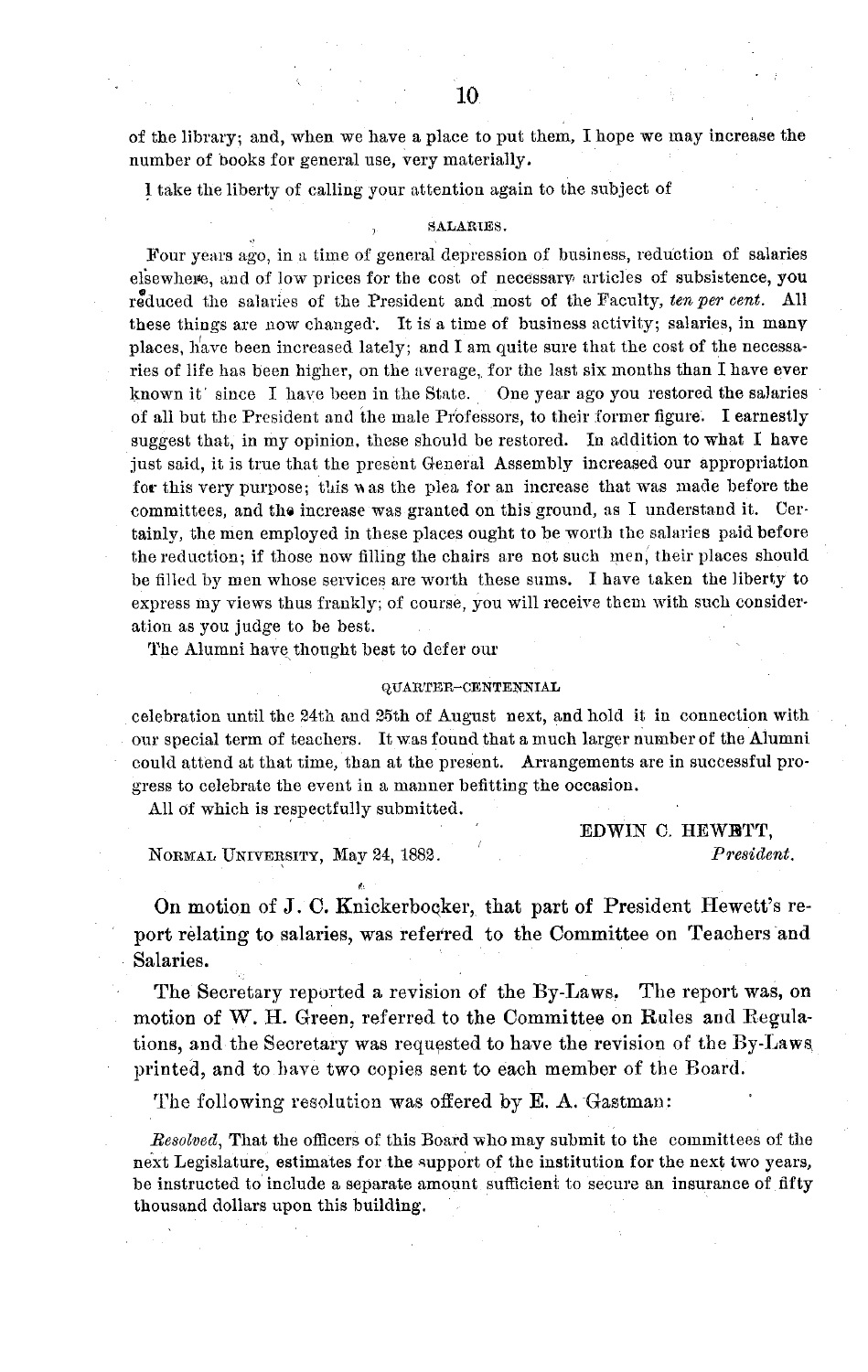On a motion to adopt it, the ayes and nays were called for, with the following result:

Those voting aye were: E. A. Gastman, E. L. Wells and W. H. Green.

Those voting nay were: J. A. Enander, J. C. Knickerbocker, H. S. Comstock, Thomas Slade, Geo. Howland, B. L. Dodge, H. L. Boltwood and James P. Slade.

The Treasurer, Thos. F. Mitchell, read his report, as follows:

BLOOMINGTON, May 24th, 1882.

#### *To the Honorable the Board of Education of the State of Illinois:*

GENTLEMEN-I have the honor herewith to submit my annual report, showing the amount of cash received and paid out since my last report. For specifications you are respectfully referred to the accompanying sheets and vouchers, showing in detail, the sources from which cash was received, and to whom it was paid out.

I have also to report that I have notice that the bill appropriating the one-half interest on Seminary and College Fund for,the last year, was passed by the General Assembly at the special session, and the amount will be available for the use of the Institution July 1st, 1882.

Respectfully submitted,

#### THOMAS F. MITCHELL,

*Treasurer.*

|                   |     |              | THOMAS F. MITCHELL, Treasurer, |                                                                             |          |       |
|-------------------|-----|--------------|--------------------------------|-----------------------------------------------------------------------------|----------|-------|
|                   |     |              |                                | In account with STATE BOARD OF EDUCATION.                                   | Dr.      |       |
| 1882.<br>Jan. 18. |     |              |                                |                                                                             |          |       |
| $\epsilon$        | 18. | 44           | ò.                             | Land Fund<br>$\iota$                                                        | 834 50   |       |
| $\epsilon$        | 21. | $\epsilon$   | 66                             | Thomas Slade                                                                | 129 50   |       |
| Feb. 24.          |     | 66           | 44                             |                                                                             | 580 00   |       |
| Mar. 14.          |     | 66           | $\epsilon$                     | Thomas Slade $\dots\dots\dots\dots\dots\dots\dots\dots\dots\dots\dots\dots$ |          | 75 00 |
| 66                | 30. | $\mathbf{C}$ | 44.1                           | State Treasurer                                                             | 5,500 00 |       |
| Apr. 29.          |     | 66           | $\epsilon$                     |                                                                             | 405 00   |       |
| May               | 6.  | 66           | 46                             |                                                                             | 285 00   |       |
| 66                | 19. | $\epsilon$   | $\sim$                         | Thomas Slade                                                                |          | 35 00 |
| 6 <sub>5</sub>    | 20. | 44           | $\epsilon$                     |                                                                             | 471 67   |       |
|                   |     |              |                                |                                                                             |          |       |
|                   |     |              |                                |                                                                             |          |       |
| ŧι                |     |              | $\epsilon$                     | 834 50                                                                      |          |       |
|                   |     |              |                                | \$1,763 33                                                                  |          |       |

On motion, the report was referred to the Committee on Auditing and Finance.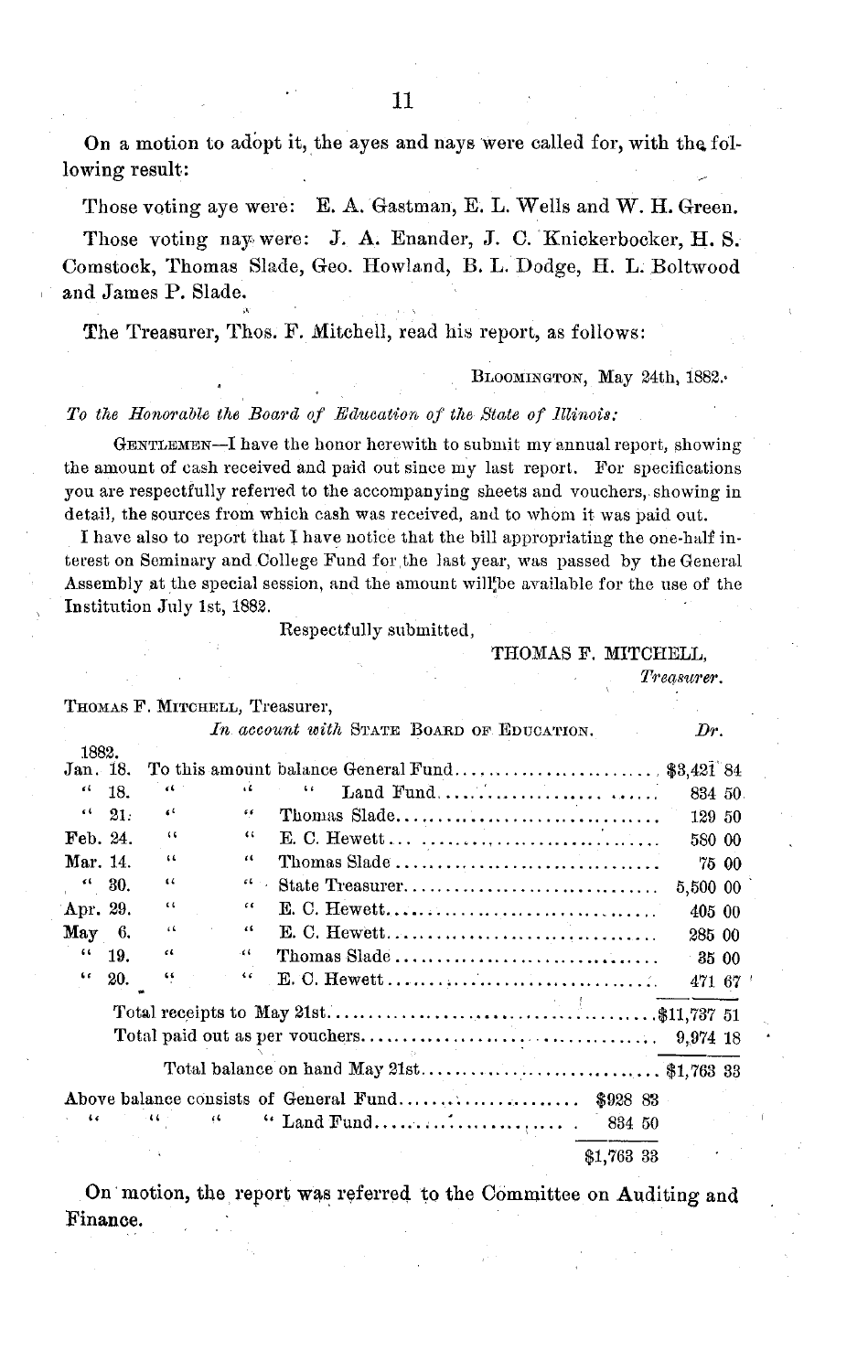W. H. Green offered the following resolution, which was, on motion, adopted:

*Resolved,* That the President of the University be requested to report to the next meeting of this Board a list of the text books used in each class of each department of the University at this date, and also report whether any changes in text books are necessary.

Thos. Slade read the following report, which was, on motion, received, and the recommendations made therein were approved:

#### *To the Hon. State Board of Education:*

The Committee on Buildings and Grounds would respectfully recommend that the Board authorize the erection of a new flight of steps at the north entrance of this building, similar to the flight on the south side. Soon it will be necessary to replace the east and west ones, which are rapidly crumbling and giving way. By judicious repairing, the latter can be kept up till our appropriations shall prove sufficient for the erection of iron ones in their place; but the north flight has been tolerated already too long for the credit of this institution.

#### LIGHTNING RODS.

Your Committee would further report that years ago, when the roof was painted, the lightning rods were taken from the roof, except the one on the dome, and were never replaced; and now, with the exception of the one above referred to, the rods lead from the ground to the cornice of the building, connecting at the, top with nothing except the atmosphere. Your Committee would recommend that these rods be put into good condition.

#### WALKS.

Your Committee would further recommend that the east and west walks through the grounds of this University are in a very dilapidated condition; that, in the opinion of your Committee it would be economy to replace them with new. Your Committee would suggest that it would be the truest economy to replace with brick and use the old lumber in repairing other walks in the grounds; that the first cost of a brick walk is not much more than plank, and, in the end, would prove more economical and in every way preferable.

#### **BOILER.**

At the May Meeting, 1881, (see page 18), the matter of putting in a new boiler in place of the one.which has been in service for about eighteen years, was referred to this Committee with power to act. The partial failure of the Normal appropriation caused a delay in purchasing a new boiler. By judicious repairing, and the exercise of great caution, we have been able to go through the winter without any accident. We hope to make this needed improvement during the coming vacation.

HOSE.

Your Committee would further report that they have endeavored to see that the hose kept in the building for fire and other purposes, be always in good condition and ready for use. The coil in the basement, made up of two old ones, is used for a great variety of purposes, and is a good deal worn. Your Committee would recommend the purchase of a new coil, as there should be two in the basement as well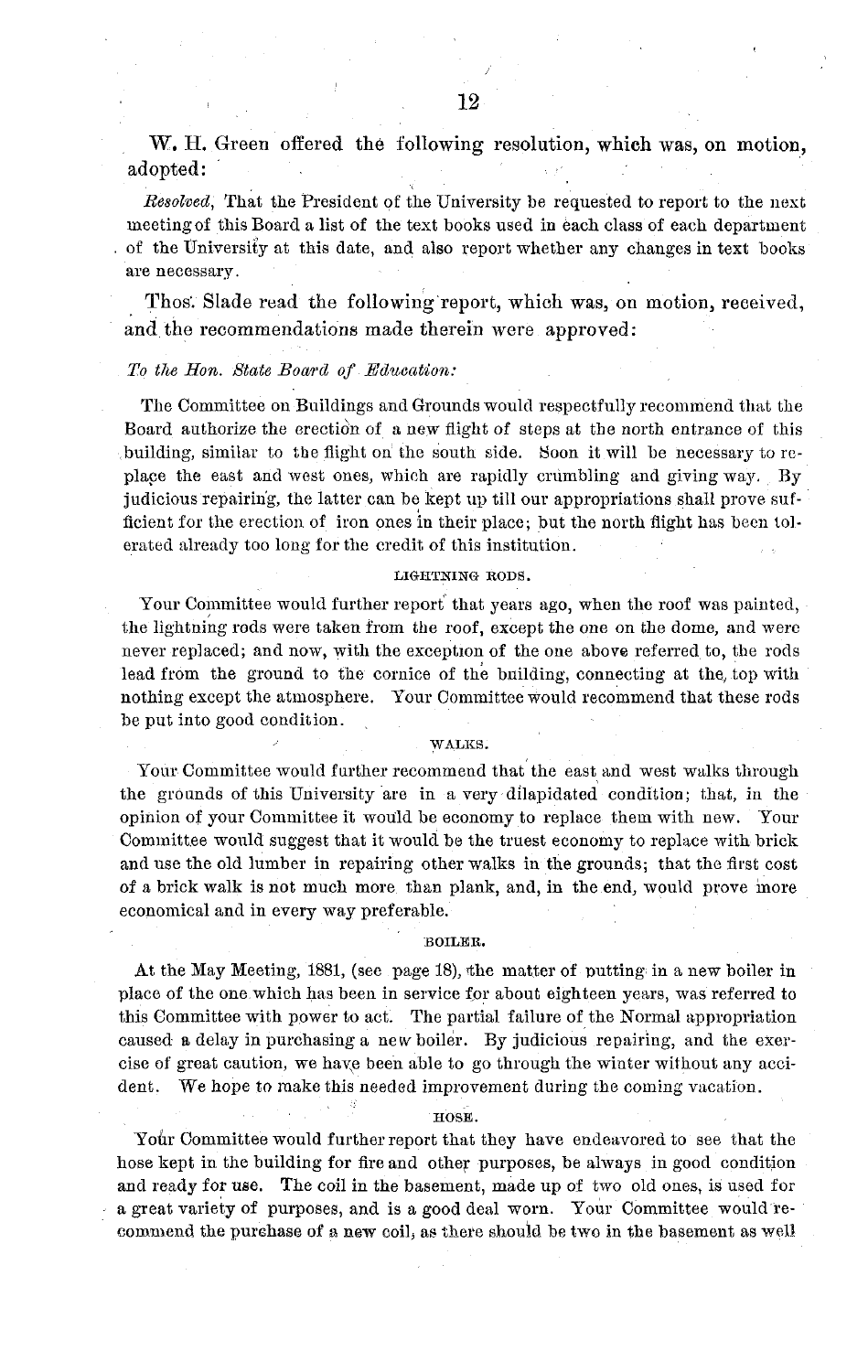as on each floor. The old one in the basement will serve as one of two and do very well, but should not be relied on for service on that floor in case of fire.

#### TREES.

Your Committee would further report that during the spring your Committee has thoroughly cleared up the grounds of this University, and to a limited extent trimmed the trees and cut others. In many parts of the grounds the trees are still too thick, and some of them worthless for ornamentation. Your Committee would recommend that they be authorized to exercise a wise discretion in further trimming and cutting out worthless trees, or where they are so thick as to injure each other, or mar the beauty of the grounds. The value of the wood would probably pay for the work.

BELL.

The putting in of a new bell, authorized by the Board, has also been delayed by the partial failure of our legislative appropriation. But as the Legislature, at its called session, has made the appropriation good, we are now in a condition to replace the broken bell. We have figures, and are prepared to act.

#### **CONVERTING LADIES'** DRESSING-ROOMS INTO RECITATION-ROOMS, ETC.

At the special meeting of this Honorable Board, June 22d, 1881, (see page 6), this Committee was authorized to convert the ladies' dressing-rooms into recitation rooms, and to convert the janitor's rooms into dressing or cloak rooms for the ladies. This improvement was also necessarily postponed on account of the partial failure of the Normal appropriation referred to. Your Committee would suggest that they be allowed a discretion as to whether the ladies' dressing-room or the gentlemen's be converted for the purposes aforesaid. It is generally thought that the ladies should not be compelled to take the extra flight of stairs, which a dressing-room for them, on the basement floor, would necessitate; and that it would prove an advantage all round to employ the gentlemen's dressing-room on the west side of the first floor for the desired recitation rooms. This would bring all the pupils into the east side of the building, nine-tenths of whom come from that direction, and would bring the model rooms more nearly together.

All of which is respectfully submitted.

THOMAS SLADE, **J.** C. KNICKERBOCKER, WILLIAM H. GREEN,  $Committee$  on Buildings and Grounds.

### The following resolution, offered by W. H. Green, was adopted:

*Resolved,* That the Committee on Buildings and Grounds be instructed to report to this Board at its next meeting an economical plan for the laying-off of the grounds with walks and drives, and that in the meantime the said Committee expend the sum of one hundred dollars in making one main walk, extending south in a line .from the front steps to such distance as it can be made with said sum of one hundred dollars.

The five reports following were made by J. C. Knickerbocker, and, on motion, approved;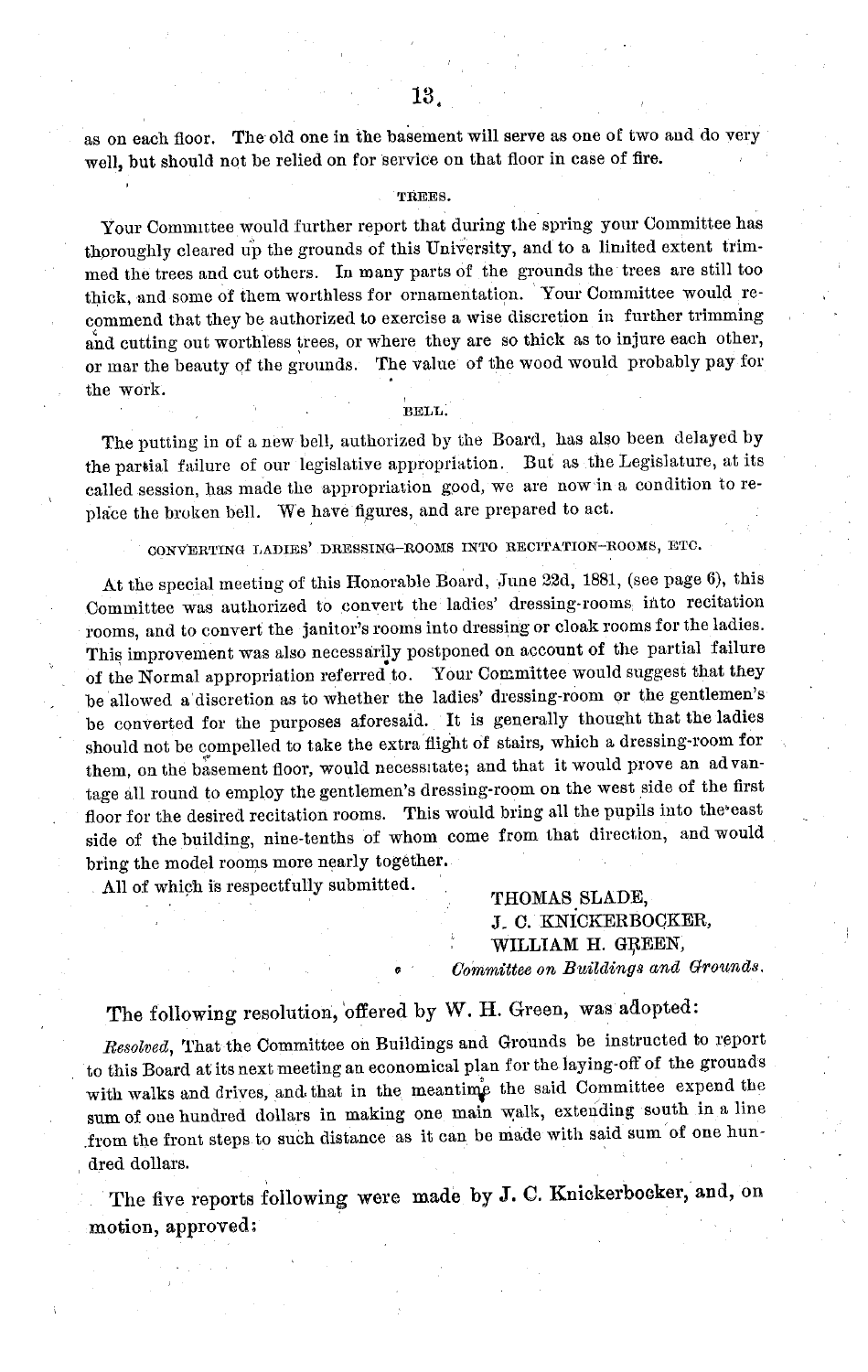#### *To the Honorable the State Board of Education:*

Your Committee on Auditing and Finance, respectfully report that they have examined the accompanying account of the fund of the State Laboratory of Natural History, for the quarter ending March 31, 1882, showing receipts thirteen hundred and six dollars and ninety-five cents (\$1,306.95), disbursements eleven hundred and ninety-six dollars and thirty-three cents (\$1,196.33), and an unexpended balance of one hundred and ten dollars and sixty-two cents (\$110.62), accompanied by vouchers numbered 1 to 61 inclusive, and find the same to be correct, and recommend that it be approved.

Respectfully submitted.

J. C. KNICKERBOCKER, THOMAS SLADE, May 23d, 1882. *Committee on Auditing and Finance.*

#### To the Honorable the Board of Education:

Your Committee on Auditing ,and Finance, respectfully report that they have examined the accompanying account of the Physical Apparatus fund, accompanied by vouchers numbered from 1 to 22, showing receipts amounting to \$421.08, disbursements \$419.43, and leaving a balance on hand amounting to \$1.65, and find the same correct, and recommend that said account be approved, and that fifty dollars be appropriated to said fund.

Respectfully submitted.

### J. C. KNICKERBOCKER, THOMAS SLADE,

May 24th, 1882. *Committee on Auditing and Finance.*

#### *To the Honorable the State Board of Education:*

Your Auditing and Finance Committee would respectfully report, that they have examined the report of President E. C. Hewett with the Library fund, together with the accompanying vouchers, numbered 1 to 4 inclusive, amounting to thirteen dollars and twenty two cents (\$13.22), showing a balance of seventy-three dollars and twenty-four cents (\$73.24) in his hands, and find the same correct.' Your Committee recommend that.the said report be approved.

#### J. C. KNICKERBOCKER, THOMAS SLADE,

May 23d, 1882. **b**Committee on Auditing and Finance.

#### *To the Honorable the State Board of Education:*

Your Committee on Auditing and Finance, respectfully report that they have examined the accompanying account of the President, with the contingent fund, accompanied by vouchers numbered 1 to 28 inclusive, showing a balance of seventysix dollars and fifty-two cents (\$76.52) in the hands of the President, and find the same correct, and recommend that the same be approved.

> J. C. KNICKERBOCKER; THOMAS SLADE,

May 23d, 1882. *Committee, on Auditing and Finance,*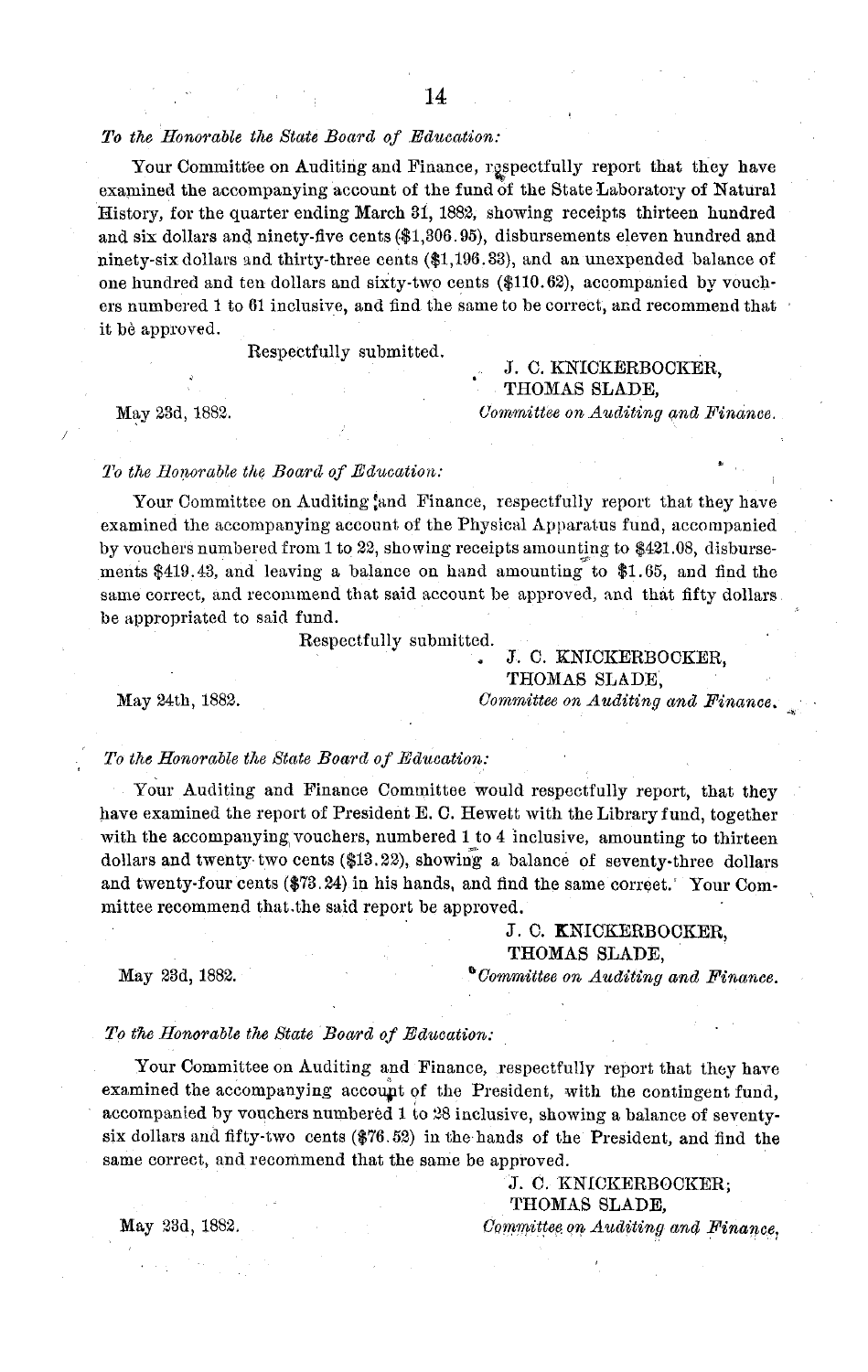#### *To the Honorable the State Board of Education:*

Your Committee on Auditing and Finance, respectfully report that they have examined the accompanying account of Prof. M. L.. Seymour, teacher of Natural Science, showing the disbursements of the contingent fund, of fifty dollars (\$50.00), placed at his disposal at the last meeting of your honorable Board, for the benefit of the Chemical and Botanical Laboratory, together with vouchers numbered 1 to 17 inclusive, showing a balance in his hands of fifty-five (55) cents, and find the same correct, and recommend that said account be approved. Your Committee further recommend that there be placed to the credit of the Chemical and Botanical Laboratory a contingent fund of three hundred and fifty (\$350.00) dollars.

Respectfully submitted,

#### J.. C. KNICKERBOCKER, THOMAS SLADE, May 24th, 1882. *Committee on Auditing and Finance.*

The Auditing and Finance Committee reported as follows on the list of bills given below:

#### *To the Honorable the State Board of Education:*

Your Committee on Auditing and Finance, respectfully report that they have examined the accompanying bills, numbered 1 to 21 inclusive, amounting to the sum of seven hundred and ninety dollars and seventy-six cents (\$790.76), and find the same correct. Your Committee recommend that orders be drawn ifor the payment of the several sums named in the respective bills.

> J. C. KNICKERBOCKER, THOMAS SLADE,

May 23d, 1882. *Committee on Auditing and Finance.*

BILLS AGAINST STATE NORMAL UNIVERSITY, MAY 23, 1882.

|        | \$650  |
|--------|--------|
|        | 78 00  |
|        | 250    |
|        | 29 35  |
|        | 500    |
|        | 37 30  |
| 181 15 |        |
|        | 512    |
|        | 49.84  |
|        | 90 00  |
|        | 6 10   |
|        | 100 00 |
|        | 30 11  |
|        | 38 60  |
|        | 4 30   |
|        | 21 75  |
|        | 47 87  |
|        | 17 52  |
|        |        |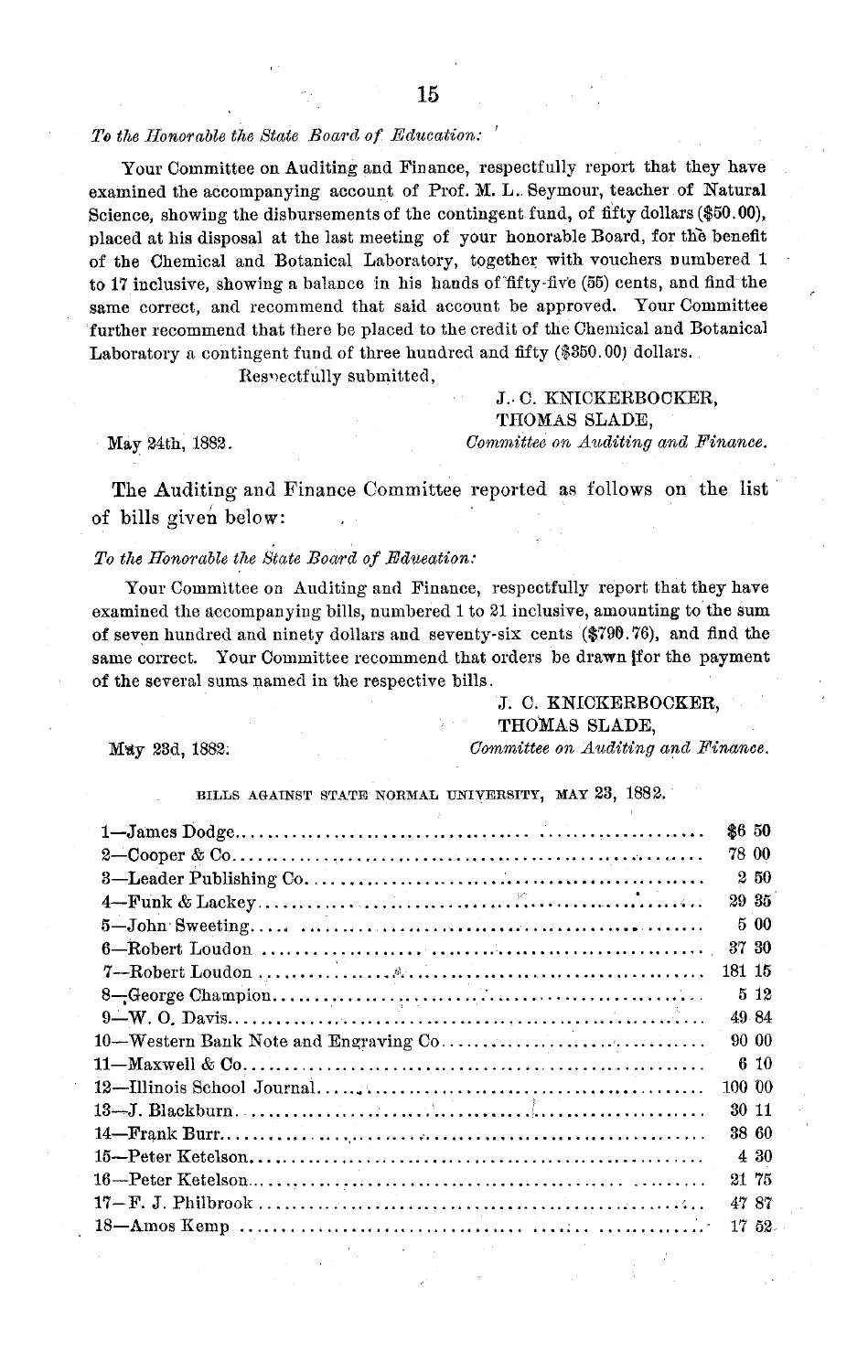On motion, the report was approved, and the bills ordered paid.

The following report on the Treasurer's report, was, on motion, adopted:

#### *To the Honorable the State Board of Education:*

Your Committee on Auditing and Finance, to whom was referred the Treasurer's report, from January 18, 1882, to May 21, 1882, inclusive, would respectfully report that they have examined said report and the thirty-nine vouchers accompanying the same, showing receipts \$11,737.51, disbursements \$9,974.18, leaving a bal-' ance on hand of \$1,763.33, and of which balance \$834.50 belongs to the Land fund, being proceeds of Woodford county land sale. Your Committee find said report correct, and recommend that it be approved.

Respectfully submitted.

#### J. C. KNICKERBOCKER, THOMAS SLADE,

May 24th, 1882. *Committee on Auditing and Finance.*

The following resolution, offered by J. C. Knickerbocker, was, on motion, adopted:

*Resolved,* That the salary of the Treasurer of this Board be, and the same is hereby, fixed at two hundred dollars per annum, until the further order of the Board.

The following report, made by Thomas Slade, was, on motion, referred to the Auditing and Finance Committee:

Report of Thos. Slade, Chairman of the Committee on Buildings and Grounds, as to moneys received by him for rents, etc., from June 1, 1881, to May 24, 1882: 1881.

| June 13-Rent on lot west of University grounds, occupied by Philbrook \$5 00 |          |       |
|------------------------------------------------------------------------------|----------|-------|
| July 2-Six months' rent from Augustine & Co., on land west of University     |          |       |
|                                                                              |          |       |
| July 9-Received for grass on University grounds 24 50                        |          |       |
| Jan. 21, '82-Received of Augustine & Co., on six months' rent of University  |          |       |
|                                                                              |          |       |
| Feb. 4-Received balance of rent from Philbrook, for lots west of Univer-     |          |       |
|                                                                              |          |       |
| Mar. 13-Balance of rent of University tract leased by Augustine & Co., to    |          |       |
|                                                                              |          |       |
| April 11-Received for triangular piece of University grounds, two years,     |          |       |
|                                                                              |          | 20 00 |
|                                                                              | \$414 50 |       |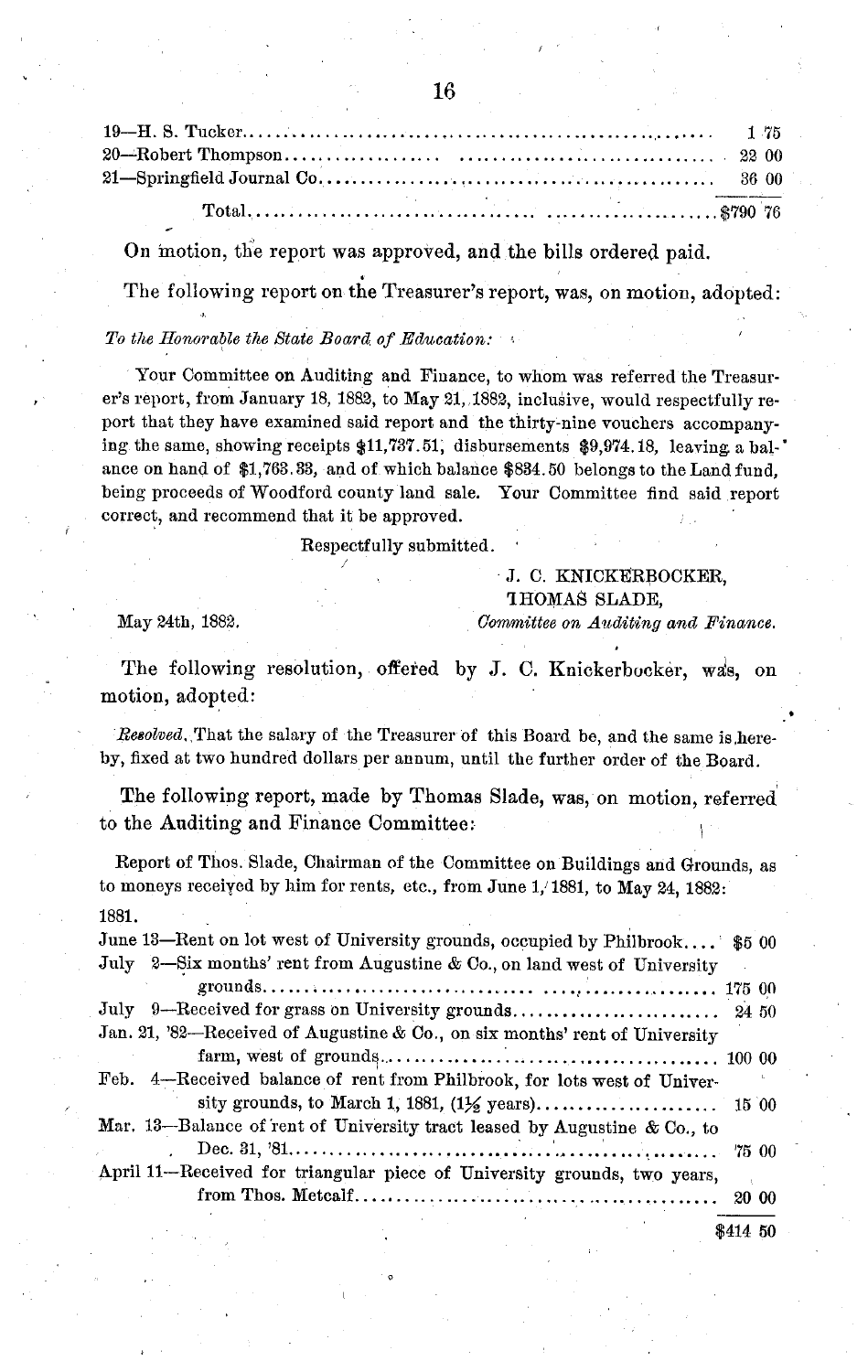| 1881.           |    |                                                                                       |    |                                                                                                                                                                                                                                                                                                                                               |  |
|-----------------|----|---------------------------------------------------------------------------------------|----|-----------------------------------------------------------------------------------------------------------------------------------------------------------------------------------------------------------------------------------------------------------------------------------------------------------------------------------------------|--|
|                 |    |                                                                                       |    | July 2-Paid Treasurer, Thos. F. Mitchell, \$175 00                                                                                                                                                                                                                                                                                            |  |
| 1882.           |    |                                                                                       |    |                                                                                                                                                                                                                                                                                                                                               |  |
| Jan. 21-"       |    |                                                                                       |    | $\alpha$ and $\alpha$ is $\alpha$ is $\alpha$ is $\alpha$ is $\alpha$ is $\alpha$ is $\alpha$ is $\alpha$ is $\alpha$ is $\alpha$ is $\alpha$ is $\alpha$ is $\alpha$ is $\alpha$ is $\alpha$ is $\alpha$ is $\alpha$ is $\alpha$ is $\alpha$ is $\alpha$ is $\alpha$ is $\alpha$ is $\alpha$ is $\alpha$ is $\alpha$ is $\alpha$ is $\alpha$ |  |
| Mar 13-"        | 66 | $\epsilon \epsilon$ . The $\epsilon$                                                  |    |                                                                                                                                                                                                                                                                                                                                               |  |
| May 19- $\cdot$ |    | $\mathcal{L}(\mathbf{r})$ and $\mathcal{L}(\mathbf{r})$ and $\mathcal{L}(\mathbf{r})$ | 66 |                                                                                                                                                                                                                                                                                                                                               |  |
|                 |    |                                                                                       |    |                                                                                                                                                                                                                                                                                                                                               |  |

All of which is respectfully submitted,

THOS. SLADE,

*Chairman of Committee on Buildings and Grounds.* 

J. C. Knickerboeker, of the Auditing and Finance 'Committee, made the following report, which was, on motion, adopted:

#### *To the IHonorable the State Board of Education:*

Your Auditing Committee, to whom is referred the report of the Chairman of the Committee on Buildings and Grounds, as to moneys collected and paid into thc treasury of the University, would report that they have examined the same and the accompanying vouchers, and find the same correct; that he has collected the sum of \$414.50 as per said report stated, and has paid the same into the treasury of the University, as appears by receipts therefor, by Thos. F. Mitchell, youndTreasurer. Your Committee would recommend that the same be approved.

1881.

Thos. Slade made the following report of the Contingent Fund placed to his credit:

*To the State Board of Education:*

The undersigned, the resident member of the Board, would respectfully report as to the Contingent Fund placed to his credit for incidental labor and repairs in and abo'ut the University building and grounds:

May 24-Balance on hand May 24, '81 .................................... \$146 15 June 3--By order from President on Treasurer ............. 53 85 \$200 00 May 24-To p'd Snodgrass, for wood.............................. \$2 25 James Sweeting, for repairs on east steps................ 1 00 Aug. 31- " Hammond, for carpenter work................ ... 12 93 Sep. 22- " Morse, for carpenter work........................... 2 00 Mr. Himer for cutting grass about the building..... Nov. 1-  $"$  Tucker, for painting privies.............................. 17 85 Dec. 8-  $\cdot\cdot$  L. Morse, for carpenter work ............................. 1200 Dec. 9- " for postage for University use.................... 1 00 1882. Jan. 31- " Jno. C. Laughlin, for cleaning out University wells. 7 50

J. **C.** KNICKERBOCKER, May 24th, 1882. *Committee on Auditing and Finance.*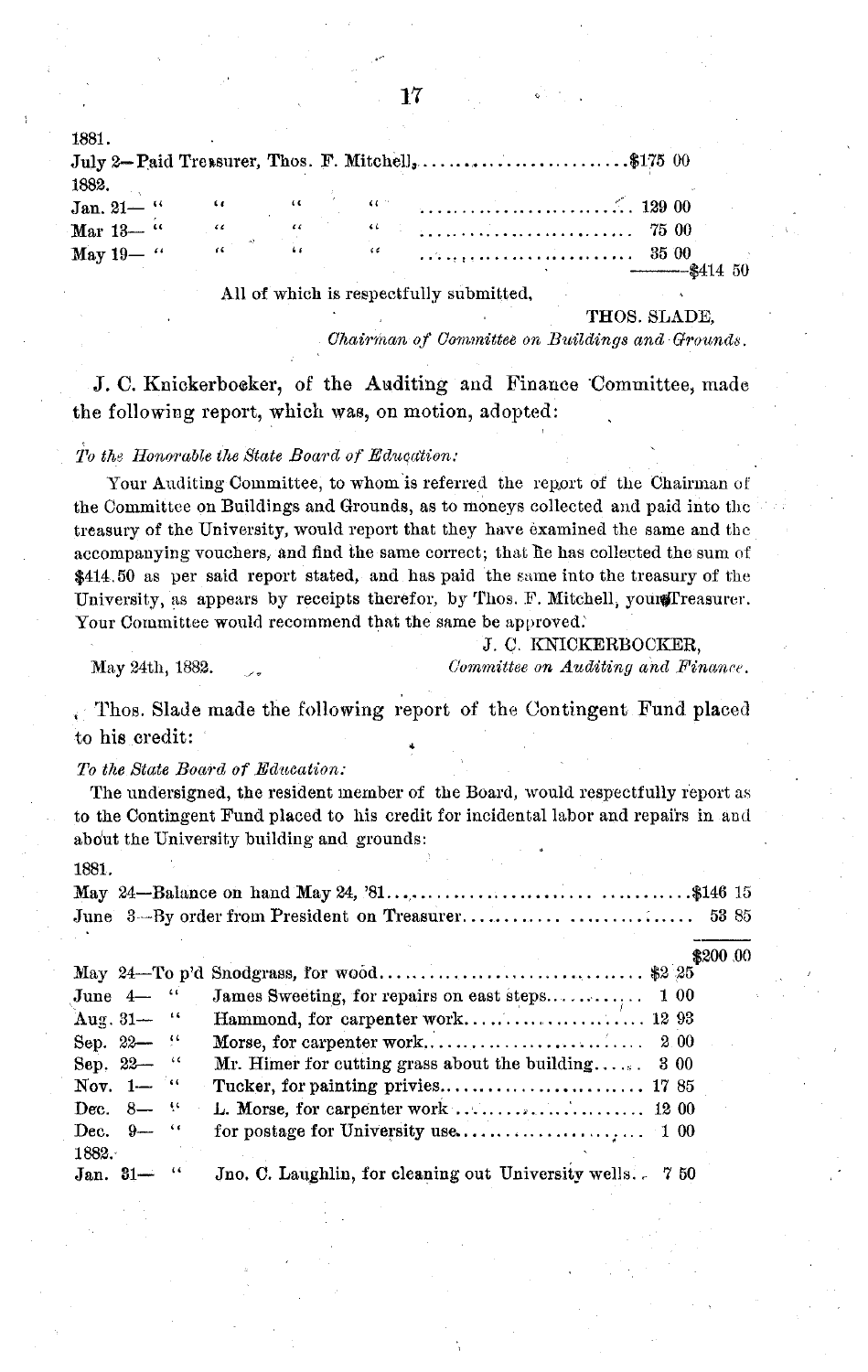| Feb. $17 -$ | Curtis, for labor on grounds, trimming trees, etc 4 37                                                         |  |
|-------------|----------------------------------------------------------------------------------------------------------------|--|
| Feb. $25 -$ | Curtis, for labor and work, with team, hauling off                                                             |  |
|             |                                                                                                                |  |
| Apr. 6- "   |                                                                                                                |  |
| Apr. 24- "  | Wm. Henniger, for $4\frac{1}{2}$ days, with team 11 25                                                         |  |
| Apr. 26-4   | Wm. Henniger, for 14 <sup>1</sup> / <sub>2</sub> days' work, on fence and                                      |  |
|             |                                                                                                                |  |
| Apr. 26- "  | Henry Crist, for 14 <sup>1</sup> days' work on fence and grounds 21 75.                                        |  |
| May $13-$   | Henniger and Crist, for $7\frac{1}{2}$ days' labor about grounds 11 25                                         |  |
|             | $-$ 141 15                                                                                                     |  |
|             | 10 Andreas Andreas Andreas Andreas Andreas Andreas Andreas Andreas Andreas Andreas Andreas Andreas Andreas And |  |

The undersigned would request that the sum of \$141 15 be placed to his credit as a contingent fund, for repairs and incidental expenses.

Respectfully submitted, THOS. SLADE,

Resident member.

The report was referred to the Auditing and Finance Committee. J. C. Knickerbocker made the following report, which was adopted:

*To the Honorable the State Board of Education:*

The Autliting and Finance Committee would respectfully report that they have examined the accompanying account of Thomas Slade, the resident member of the Board, with the Contingent fund, placed to his credit for repairs and incidental expenses in and about the building and grounds of the University, togefther with the accompanying vouchers, numbered from 1 to 16 inclusive, showing a balance in his hands of \$58.85, and find the same correct, and recommend that said report and account be approved.

Your Committee would further report that Mr. Slade's request that the sum of \$141.15 be placed to his credit for a contingent fund for incidental expenses, for repairs, etc., seems to be a reasonable and necessary one. Your Committee would, therefore', recommend that \$141.15 be appropriated and placed to his credit as a contingent fund for incidental repairs and labor in and about the building and grounds of this University.<br>
J. C. KNICKERBOCKER,

May 24th, 1882. *Committee on Auditing and Finance.*

On motion of E. L. Wells, the request made by M. L. Seymour for a change of text books, was referred to the Committee on Text Books and Course of Instruction, with power to act.

The following communication from S. A. Forbes, was referred to the Committee on Buildings and Grounds, with power to act:

ILLINOIS STATE LABORATORY OF NATURAL HISTORY,

NORMAL, May 23, 1882.

*Chairman Committee on Buildings and Grounds:*

DEAR SIR-I wish respectfully to call the attention of your Committee to the condition of the ceiling in the rooms in this establishment. Much of the plastering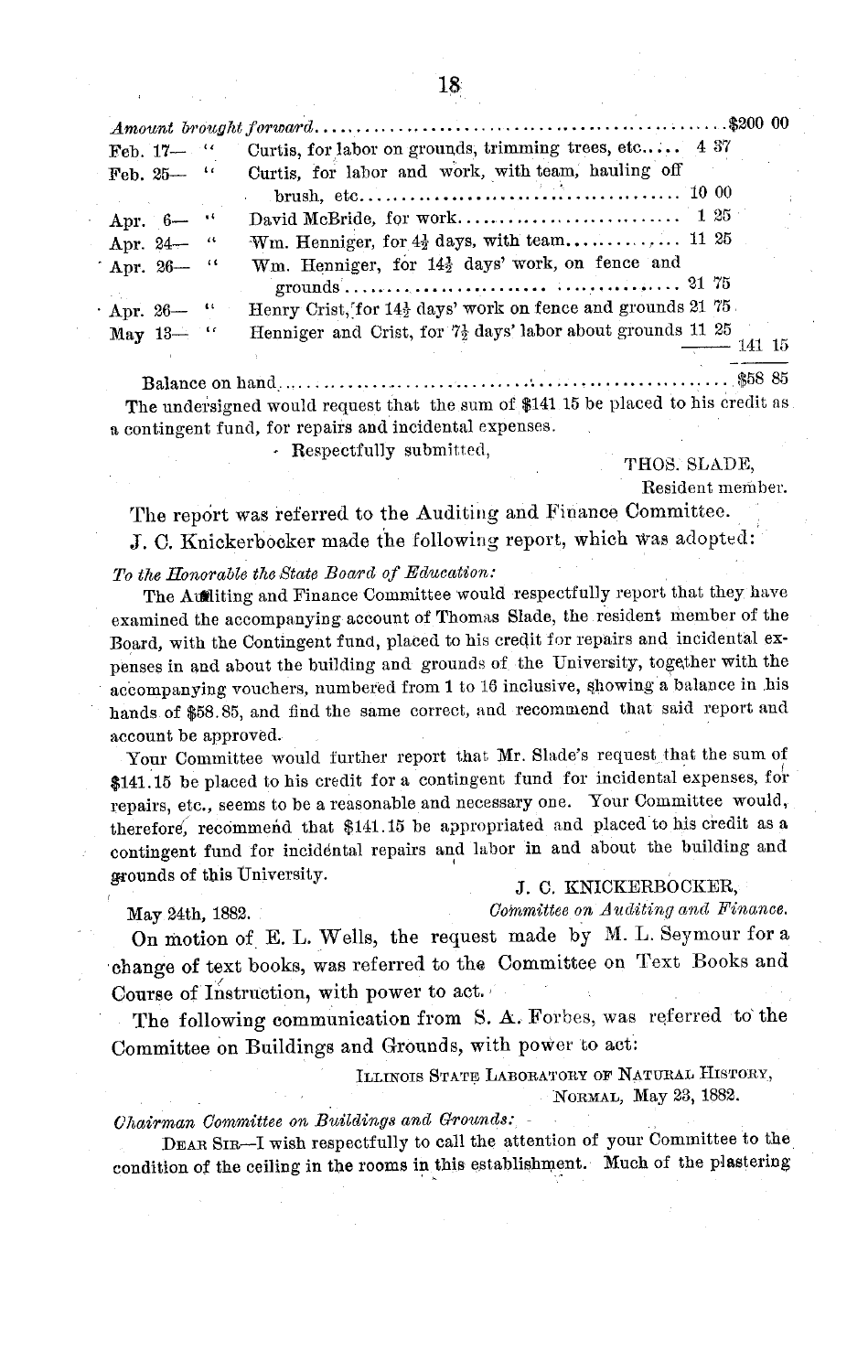is loose; and a large piece of it fell recently, quite seriously hurting one of my assistants. I also respectfully request that the froor of the Laboratory may be painted this summer, if practicable. The old coat of paint is nearly all worn off, and the boards have become so rough that it is impossible to keep the floor clean, or, in fact, to prevent its becoming offensive. I would also suggest that some definite understanding be had with the Janitor, when engaged, as to the amount of work he is to do in the Laboratory rooms. At present, although from five to ten persons are constantly at work in them, they are swept but once a week, and the windows have not been washed for several years.

Very respectfully,

#### S. A. FORBES, *Director.*

On motion of E. L. Wells, Prof. Metcalf was allowed leave of absence during the special term, on condition that he provide a suitable person to teach in his stead.

James P. Slade presented the following resolutions, which were, on motion, adopted:

*Resolved,* That the President and Secretary of the Board be, and hereby are, authorized to draw an order on the Auditor of Public Accounts for the first, second and third quarterly installments of the appropriation for the ordinary expenses of the Normal University, at Normal, for the current'year, the installments being the one-eighth part of the aggregate amount of the whole of the annual interest on the College and Seminary Fund, as provided by sections 1. 2 and 3 of "An act making an appropriation for the ordinary expenses of the Illinois State Normal University, at Normal," approved May 2, 1882, and in force July 1, 1882, together with the onefourth part of the sum of seventeen thousand five hundred dollars (\$17,500), as said installments becomp due and payable, as provided by sections 1, 2 and 3 of "An act making an appropriation for the ordinary expenses of the State Normal University, at Normal, and for additions to the library," approved May 28, 1881, and in force July 1, 1881, and that the Treasurer of the Board is hereby authorized to receive and receipt for the same.

*Resolved,* That the President and Secretary of the Board ,be, and hereby are authorized to draw an order on the Auditor of Public Accounts for the first, second and third quarterly installments of the appropriation for the ordinary expenses of the State Laboratory of Natural History, at Normal, for the current year, and for the improvement of the library thereof, as the same becomes due and payable, as provided by sections 1,'2 and 3 of "An act making an appropriation for the ordinary expenses of the State Laboratory of Natural History, at Normal, and for the improvement of the library thereof," approved May 27, 1881, and in force July 1, 1881, and .that the Treasurer of the Board is hereby authorized to receive and receipt for the **same.**

On motion of W. H. Green, the sum of seven hundred dollars was appropriated for fuel and lights.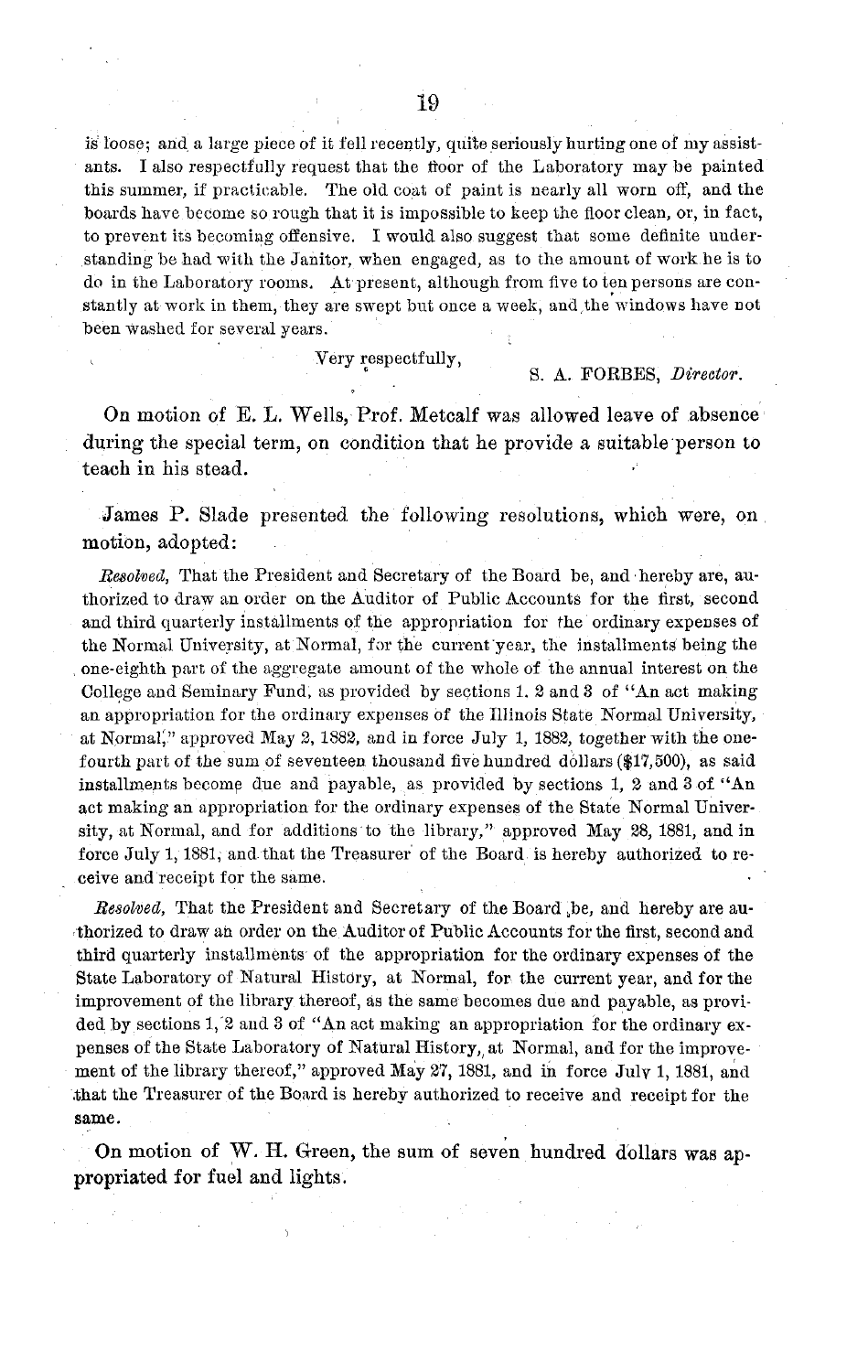The following communication was, on motion, referred to the Committee on Buildings and Grounds, to report at the next meeting of the Board:

NORMAL, ILL., MIay 24,1882. *<sup>Y</sup>'o the Board of Educcation:*

The wood-work of the Hall of the Wrightonian Society was in such a condition that it became necessary to have it painted. Some of the plastering had fallen. The Society has made repairs to the cost of \$70.00. We therefore present this bill to the Auditing Committee, asking that the State bear the expense.

> W. F. PUCKELL, Pres. of Soc'y. ELLA J. CAUGHEY, Sec.

A petition, signed by nearly 150 students, was presented to the Board by the Secretary, requesting that a U.S. drill officer be procured to give instruction in military sience.

On motion of B. L. Dodge, the communication was received and placed s:on file.

On motion of W. H. Green, the sum of \$160 00 was appropriated for printing catalogues.

On motion of E. A. Gastman, the sum of \$300 00 was ordered to be placed in President Hewett's hands as a contingent fund.

An application for the position of Janitor, was, on motion of W. H. Green, referred to the Committee on Buildings and Grounds, with power to act for the ensuing year.

On motion of Thos. Slade, it was voted that the Chairman of the Committee on Text Books and Course of Study, with the President of the University and the teachers, Mr. Metcalf, Miss Pennell, and Miss Kennedy, shall constitute a committee to make any changes in the course of study that they shall unanimously consider should be made in the interests of the University.

On motion, it was voted the word *"only"* be omitted in the affirmation required of students upon entering the University.

The letter of Miss Kennedy requesting the reseating of the primary room and a new piano for the same room, was referred to the Committee on Buildings and Grounds, with power to act.

On motion of Thos. Slade it was voted that the subject of increase of Teachers' salaries be now considered. Under this resolution the salary of the President was fixed at \$3,500; of Prof. Cook, \$2,000, and an allow-